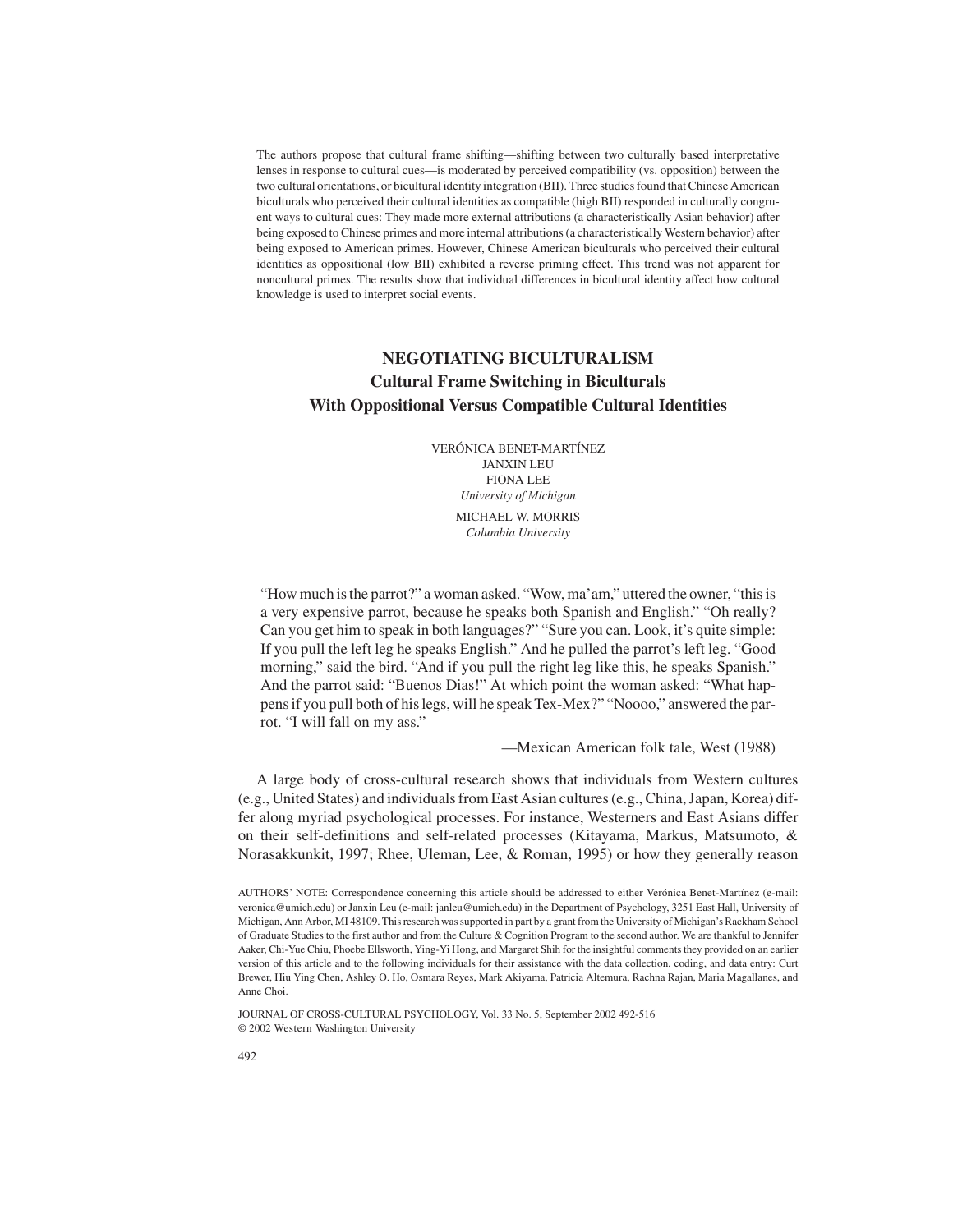about events in their social worlds (Norenzayan  $\&$  Nisbett, 2000). Central to this line of research is the idea that individuals have culturally specific meaning systems, that is, learned associative networks of ideas, values, beliefs, and knowledge, that are shared by individuals within the same culture (D'Andrade, 1984). These cultural meaning systems are interpretative frames that affect individuals'affect, cognition, and behavior (Geertz, 1973; Hong, Chiu, & Kung, 1997; Kashima, 2000; Mendoza-Denton, Shoda, Ayduk, & Mischel, 1999).

In examining cultural differences, psychologists have typically relied on cross-national designs that compare modal Western and East Asian samples—that is, individuals who are either Western or East Asian in their nationality or cultural background—on various psychological processes. This approach focuses on variations between rather than within cultural groups and has encouraged a conceptualization of cultural meaning systems as uniform, unchanging, and internalized worldviews that color individuals'experiences in a continuous way (Segall, Lonner, & Berry, 1998). More recently, psychologists have shown that individuals can possess dual cultural identities and engage in active cultural frame switching, in which they move between different cultural meaning systems in response to situational cues. For example, Hong, Morris, Chiu, and Benet-Martínez (2000; see also Hong, Ip, Chiu, Morris, & Menon, 2001) showed that Hong Kong and Chinese American biculturals exhibit characteristically Western behaviors when primed with Western cultural cues and characteristically East Asian behaviors when primed with East Asian cues. This work suggests that culture is not monolithic: People have access to multiple cultural meaning systems and switch between different culturally appropriate behaviors depending on the context.

The literature on acculturation and biculturalism suggests that large variations exist in how people with more than one cultural identity manage and experience these multiple meaning systems. For example, considerable attention has been given to how cultural identity is affected by exogenous variables such as generational status (Tsai, Ying, & Lee, 2000), linguistic assimilation (Laroche, Kim, Hui, & Tomiuk, 1998), sociopolitical climate (Berry, 1990; Fordham & Ogbu, 1986; Gurin, Hurtado, & Peng, 1994), or situational cues (Hong et al., 2000, 2001). In contrast, the role played by individual-difference cognitive, affective, and motivational variables is much less understood. A rich qualitative literature suggests that biculturals, or individuals that have experienced and internalized more than one culture, differ in their subjective perception of the tension between the mainstream and ethnic cultures (Camilleri & Malewska-Peyre, 1997; LaFromboise, Coleman, & Gerton, 1993; Phinney & Devich-Navarro, 1997; Vivero & Jenkins, 1999). Although some biculturals perceive their cultural identities as compatible and complementary, others tend to describe them as oppositional and contradictory. In this article, we call this individual difference *bicultural identity integration* (BII) and propose that differences in BII moderate the cultural frameswitching process. Our focus on individual differences in bicultural identity dynamics has important theoretical implications for understanding the psychological processes underlying biculturalism and acculturation, as well as the practical implications for the social adjustment and well-being of immigrants and ethnic minorities.

# **BICULTURALISM: MANAGING DUAL CULTURAL SYSTEMS**

In today's increasingly global world, it is common for individuals to have multiple cultural and racial backgrounds, travel overseas extensively, live in ethnically diverse environments, or live in more than one country. For example, in the United States, the 2000 census reported that 26.4 million people (roughly 10% of the total population) were born overseas (http://www.census.gov) and an even larger percentage of people have parents who were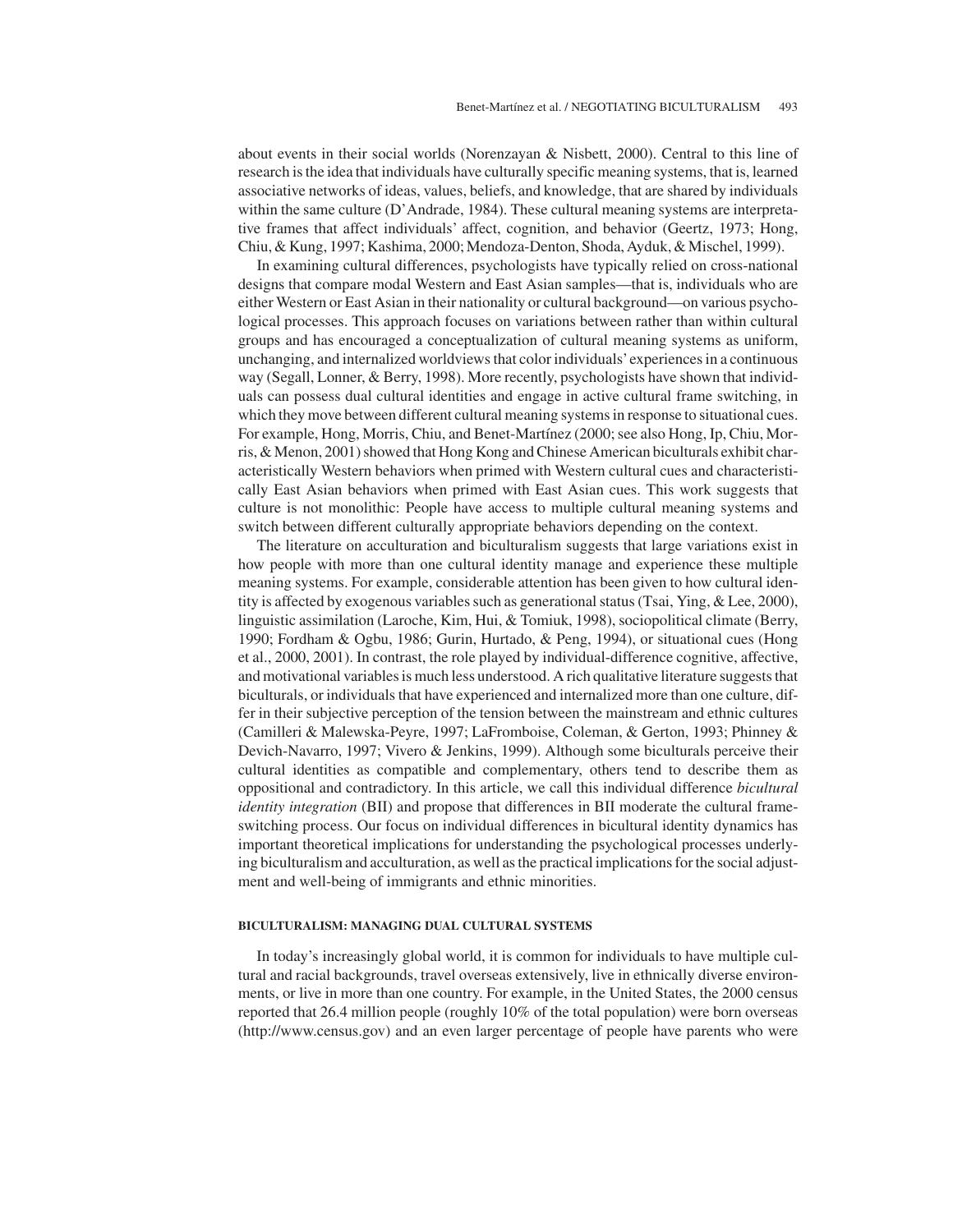born in another country. These percentages are considerably higher in other countries such as Canada, Switzerland, and Australia (Simon, 1995). Indeed, many of us are multicultural rather than monocultural.

Biculturals pose an interesting theoretical and methodological challenge to traditional cross-cultural psychological research. Little is known about how biculturals manage and negotiate their dual cultural identities. For example, there is extensive research showing that Westerners are more inclined to make internal attributions for social events whereas East Asians are more likely to focus on external factors (Lee, Hallahan, & Herzog, 1996; Menon, Morris, Chiu, & Hong, 1999; Morris & Peng, 1994). However, it is not clear how bicultural individuals who are socialized into both East Asian and Western cultures manage these two attributional orientations. For instance, do they average across these two different ways of making attributions, resulting in attributions that are somewhat internal and somewhat external? Or do they make external attributions under some conditions and internal attributions under others? Alternatively, do they simply adopt one way of thinking, be it East Asian or Western (see Oyserman, Sakamoto, & Lauffer, 1998)?

Mary Antin (1912), a Russian Jew who immigrated to the United States at the turn of the century, described this dilemma of biculturalism in the following way:

Everything impressed itself on my memory, and with double associations; for I was constantly referring my new world to the old for comparison, and the old to the new for elucidation. . . . All the processes of uprooting, transportation, replanting, acclimatization, and development took place in my soul.  $\dots$  It is painful to be conscious of two worlds. (p. 3)

Psychologists have only recently begun to examine how this "double consciousness" is managed (Du Bois, 1990). Contemporary work on acculturation provides strong support for the idea that individuals can successfully develop competency within more than one culture (Berry & Sam, 1996; Laroche, Kim, Hui, & Joy, 1996; Ogbu & Matute-Bianchi, 1986; Tsai et al., 2000). For instance, Berry (1990) described four acculturation strategies that immigrants and ethnic minorities use to manage their cultural identities: assimilation, integration (or biculturalism), marginalization, and separation. Assimilated and separated individuals identify with only one culture (the mainstream or ethnic culture, respectively), and marginalized individuals identify with neither culture. However, integrated individuals identify with both the mainstream and ethnic cultures. Ryder, Alden, and Paulhus (2000) recently found strong evidence that ethnic and mainstream identifications are independent and have noninverse correlations with personality, self-identity, and adjustment variables.

Recent studies by Hong and her colleagues (Hong et al., 1997; Hong et al., 2000, 2001) provide a useful sociocognitive model for how biculturals navigate between their dual cultural identities. For instance, Hong et al. (2000) showed that Hong Kong and Chinese American biculturals possess both East Asian and Western cultural meaning systems and that each system can be independently activated by culturally relevant icons or primes. In these studies, Chinese American biculturals were exposed to either American cultural primes (e.g., pictures of an American flag, Superman, Marilyn Monroe, and the U.S. Capitol building) or Chinese cultural primes (e.g., pictures of a Chinese dragon, Stone Monkey, a Peking opera singer, and the Great Wall). The results showed that exposure to these cultural icons activated cultural frame switching. Specifically, biculturals exposed to American primes made more internal attributions, a characteristically Western attribution style, and biculturals exposed to Chinese primes made more external attributions, a characteristically East Asian attribution style.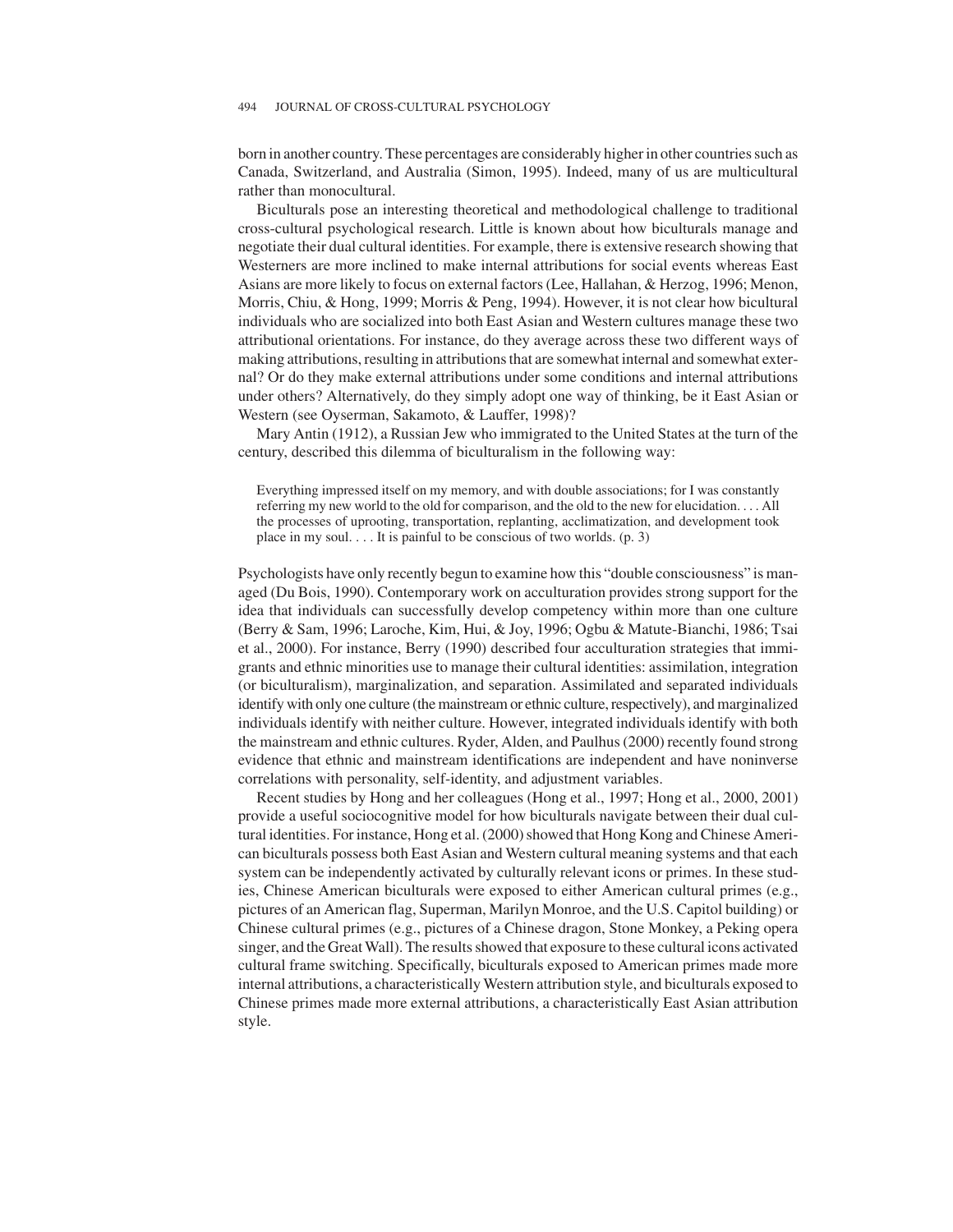Hong et al.'s (2000) work provides compelling evidence that biculturals can move between different interpretive frames rooted in their dual cultural backgrounds. However, there is reason to question whether the process of cultural frame switching is uniform across all biculturals. As mentioned earlier, the acculturation literature suggests that there are large variations in how biculturals manage their dual identities, particularly their subjective perceptions of how much the mainstream and ethnic cultures can be integrated. Specifically, we propose that perceptions of compatibility (vs. opposition) between the two cultures affect biculturals' frame-switching behavior. In the next section, we discuss these ideas in more detail and propose specific hypotheses about how these differences in bicultural identity dynamics may affect cultural frame switching.

# **NEGOTIATING BICULTURALISM: OPPOSITIONAL VERSUS COMPATIBLE CULTURAL IDENTITIES**

Implicit in much of the acculturation literature is the idea that biculturals are consistently faced with the challenge of integrating different sets of cultural demands and messages, conflicting interpersonal expectations, and the potential threats of minority status and discrimination (LaFromboise et al., 1993). A careful review of this literature reveals that despite these challenges of dual cultural membership, many biculturals succeed at developing a compatible bicultural identity (LaFromboise et al., 1993; Padilla, 1994; Phinney & Devich-Navarro, 1997; Rotheram-Borus, 1993; Sue, Sue, & Sue, 1983). These individuals identify with both cultures, even if not at the same level. For example, when asked to describe if they are ethnic or American, these biculturals tend to say "I am both" or "I am Mexican (or African, or Asian) American" (Phinney & Devich-Navarro, 1997). Most important, these biculturals do not perceive the mainstream and ethnic cultures as being mutually exclusive, oppositional, or conflicting. They integrate both cultures in their everyday lives, show behavioral competency in both cultures, and switch their behavior depending on the cultural demands of the situation (Birman, 1994; Chuang, 1999). For instance, Rotheram-Borus (1993) described the case of self-labeled Mexican Americans who report engaging in both prototypical American behaviors (e.g., being competitive, task oriented, and individualistic) and prototypical Mexican behaviors (having a strong sense of obligation to the family, being emotionally warm and expressive, and deferring to authority) depending on the demands of the situation.

On the other hand, the acculturation literature also describes a second type of bicultural experience. For some biculturals, mainstream and ethnic cultures are perceived as highly distinct, separate, and even oppositional orientations (Chuang, 1999; Gil, Vega, & Dimas, 1994; Phinney & Devich-Navarro, 1997; Vivero & Jenkins, 1999). Although these individuals also identify with both cultures or think of themselves as biculturals, they are highly aware of the discrepancies between the mainstream and ethnic cultures and see these discrepancies as a source of internal conflict. As a result, these biculturals keep the two cultural identities dissociated and report that it is easier to be either ethnic or mainstream but hard to be both at the same time (Phinney & Devich-Navarro, 1997; Vivero & Jenkins, 1999). For instance, when asked to describe their ethnicity, these biculturals report "I am a Black (or a Mexican) in America," as opposed to "I am African (or Mexican) American" (Phinney & Devich-Navarro, 1997). They further state that their dual cultures have "very different views," and that they feel as if they have to choose one or the other. For example, one bicultural participant in Benet-Martínez and Haritatos's (2002) study said the following: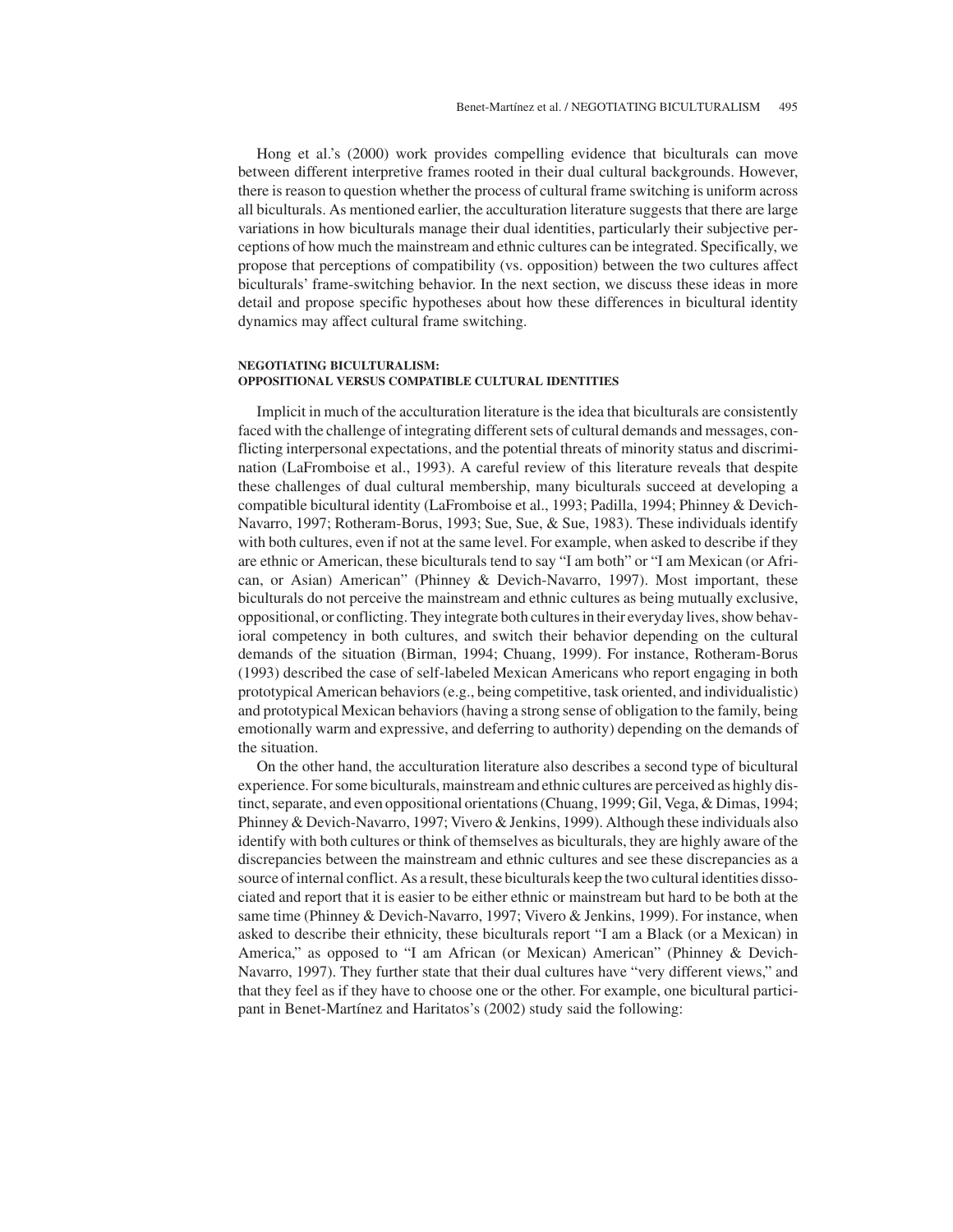Being "bicultural" makes me feel special and confused. Special because it adds to my identity: I enjoy my Indian culture, I feel that it is rich in tradition, morality, and beauty; confused because ...being both cultures isn't an option. My cultures have very different views on things like dating and marriage. I feel like *you have to choose one or the other*. (19-year-old bicultural Indian American)

Although perceptions of opposition between different cultural identities are more characteristic of recent immigrants (see Gil et al., 1994; Tsai et al., 2000), they are also common among individuals with many years of exposure to the mainstream culture, as well as U.S. born biculturals (Benet-Martínez & Haritatos, 2002; Kibria, 2000; Phinney & Devich-Navarro, 1997; Vivero & Jenkins, 1999). Furthermore, perceptions of opposition (vs. compatibility) between multiple cultural identities do not seem to be consistently related to an individual's attitude toward biculturalism (Benet-Martínez & Haritatos, 2002; Vivero & Jenkins, 1999).

In summary, our review of the acculturation literature reveals that although all biculturals identify with both mainstream and ethnic cultures, some biculturals perceive their dual cultural identities as compatible and integrated, whereas others see them as oppositional and difficult to integrate.1 In this article, we use the term *bicultural identity integration* to describe this continuum. High BII individuals tend to see their dual identities as compatible, whereas low BII individuals experience their dual identities as oppositional.

#### **BII AND CULTURAL PRIMING**

We suggest that variations in BII may influence the process of cultural frame switching. Because biculturals with high levels of BII are unconflicted about their two cultural orientations and see them in nonoppositional terms, they will engage in cultural frame switching fluidly by reacting to external cues in culturally consistent ways. In other words, when primed with Western cues, high BII individuals will behave in characteristically Western ways; when primed with East Asian cues, high BII individuals will behave in characteristically East Asian ways.

However, low BII biculturals perceive their ethnic (e.g., Chinese) and mainstream (e.g., American) identities as oppositional to each other, and we propose that this will lead them to react to cultural cues in the opposite way. First, chronic polarization of cultures in low BII biculturals may lead to a cognitive linking of the two cultural meaning systems such that activation of one system spreads to the other (Hong et al., 2000). Accordingly, cultural priming in low BII biculturals (for example, activating the Chinese meaning system) will lead to an activation of the other culture (e.g., American). Thus, compared to individuals with high BII, we predict that low BII individuals will react to the Western primes by providing characteristically East Asian behavior and to the East Asian primes by providing characteristically Western behavior.

The rationale for the above contrast or reverse priming effect, specifically, that low BII individuals will respond to the cultural primes by engaging in behavior that is more consistent with the other culture, is also based in the depictions of bicultural identity dynamics found in the popular media and literature (Chavez, 1994; Durczak, 1997; O'Hearn, 1998; Roth, 1969). In these accounts, biculturals'experience of cultural clash or tension is described as often involving behavioral and/or affective "reactance" against the cultural expectations embedded in particular situations. For instance, in Philip Roth's (1969) novel *Portnoy's Complaint*, the partially assimilated Jewish American narrator reports his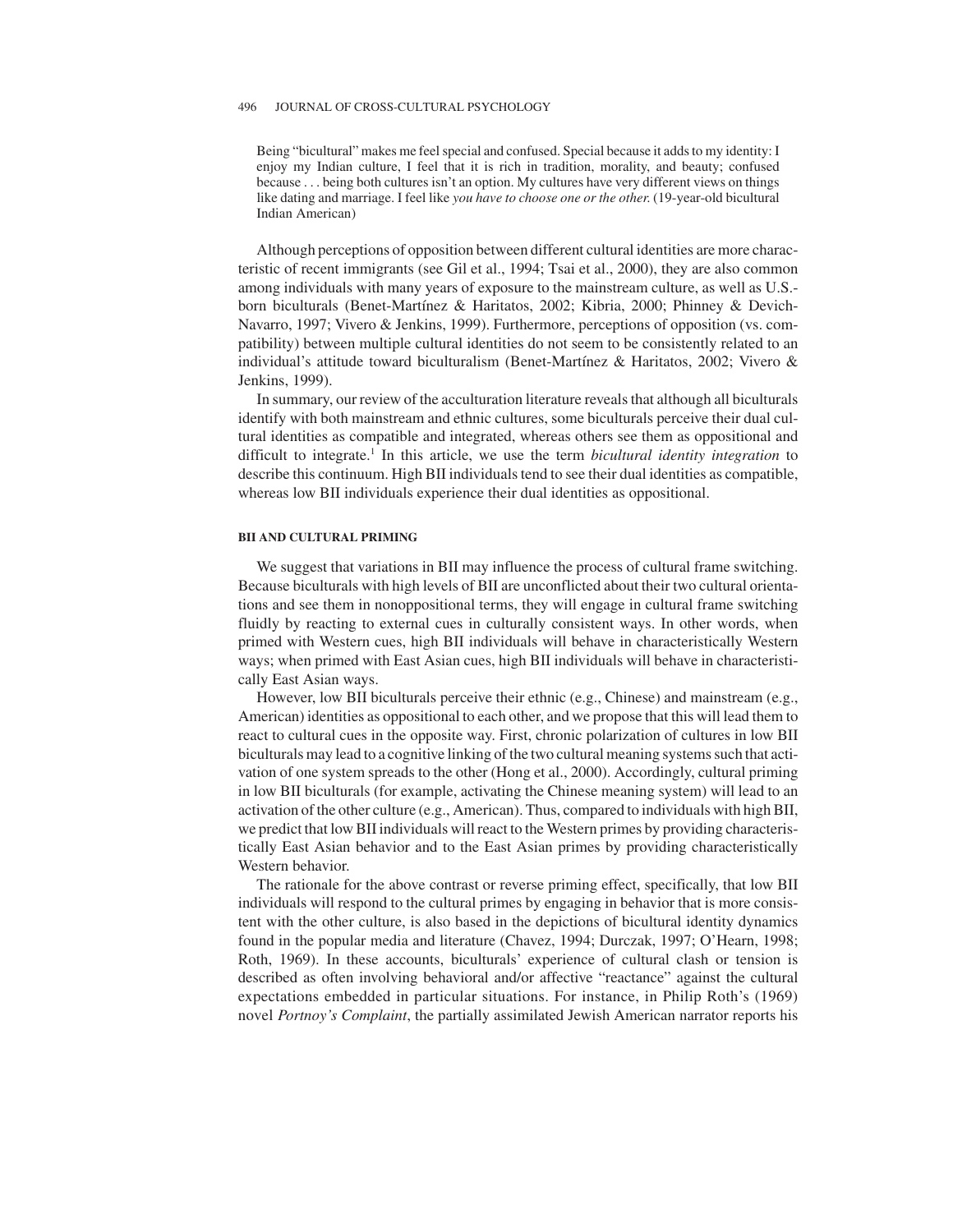experience of never feeling and acting more Jewish than when traveling to the Midwest and never feeling and acting less Jewish than when visiting Israel. In short, he feels more Jewish in a non-Jewish setting and less Jewish in a Jewish setting. Similarly, the 19-year-old Indian American bicultural who felt that he or she had "to choose one (culture) or the other" may exhibit this reactance by feeling or behaving in an American manner in Indian settings while feeling and behaving in an Indian manner in American settings.

The hypothesized reverse priming effect is further supported by findings reported in the acculturation and social cognition literatures. Specifically, recent acculturation work shows that bicultural individuals who display low levels of BII tend to see their two cultures as highly distinct (different from one another), perceive cultural cues to be extremely valenced (embodying important meaning for guiding behavior), and display hypervigilance toward cultural cues to determine appropriate behavior (Phinney & Devich-Navarro, 1997; Sussman, 2000; Vivero & Jenkins, 1999). These cognitive-affective processes have been shown to elicit contrast or reverse priming effects. For example, seeing external cues as highly disparate (Sherif & Hovland, 1961), having high awareness of the cues (Lombardi, Higgins, & Bargh, 1987; Starck, Schwarz, Bless, Kubler, & Wanke, 1993), thinking more about the cues (Martin, Seta, & Crelia, 1990), and perceiving cues as highly valenced (Glaser & Banaji, 1999) have all been shown to elicit contrast effects.

The goal of this article is to examine whether, compared to high BII individuals, low BII individuals are relatively more likely to exhibit a contrast effect in response to cultural cues. Although we suggested that multiple factors—for example, cue distinctiveness, cue valence, and awareness of cultural cues—may all contribute to the contrast effect, the purpose of this article is not to pinpoint which specific mechanism may be at work but to reliably capture how BII moderates cultural priming. Overall, we hypothesize an interaction between bicultural type (high vs. low BII) and cultural primes (American cues vs. Chinese cues) on the social attributions of Chinese American biculturals. Chinese American biculturals with high BII will behave in a prime-consistent manner, making stronger internal attributions (a characteristically Western behavior) for American primes than for Chinese primes. Chinese American biculturals with low BII, on the other hand, will behave in a relatively more primeresistant manner, making stronger internal attributions for Chinese primes than for American primes.

# **STUDY 1**

Study 1 replicated the procedures used in Hong et al. (2000), in which Chinese American biculturals were first exposed to either East Asian or Western cultural primes and then, in an allegedly unrelated task, asked to provide interpretations for an ambiguous social event. In addition, we measured BII and examined how BII moderated the effect of the cultural primes on attributions.

# **METHOD**

### **Participants**

Our sample consisted of 65 first-generation or immigrant Chinese American undergraduates (26 men, 39 women; mean age =  $20.3$ ,  $SD = 3.4$ ) from a large university on the West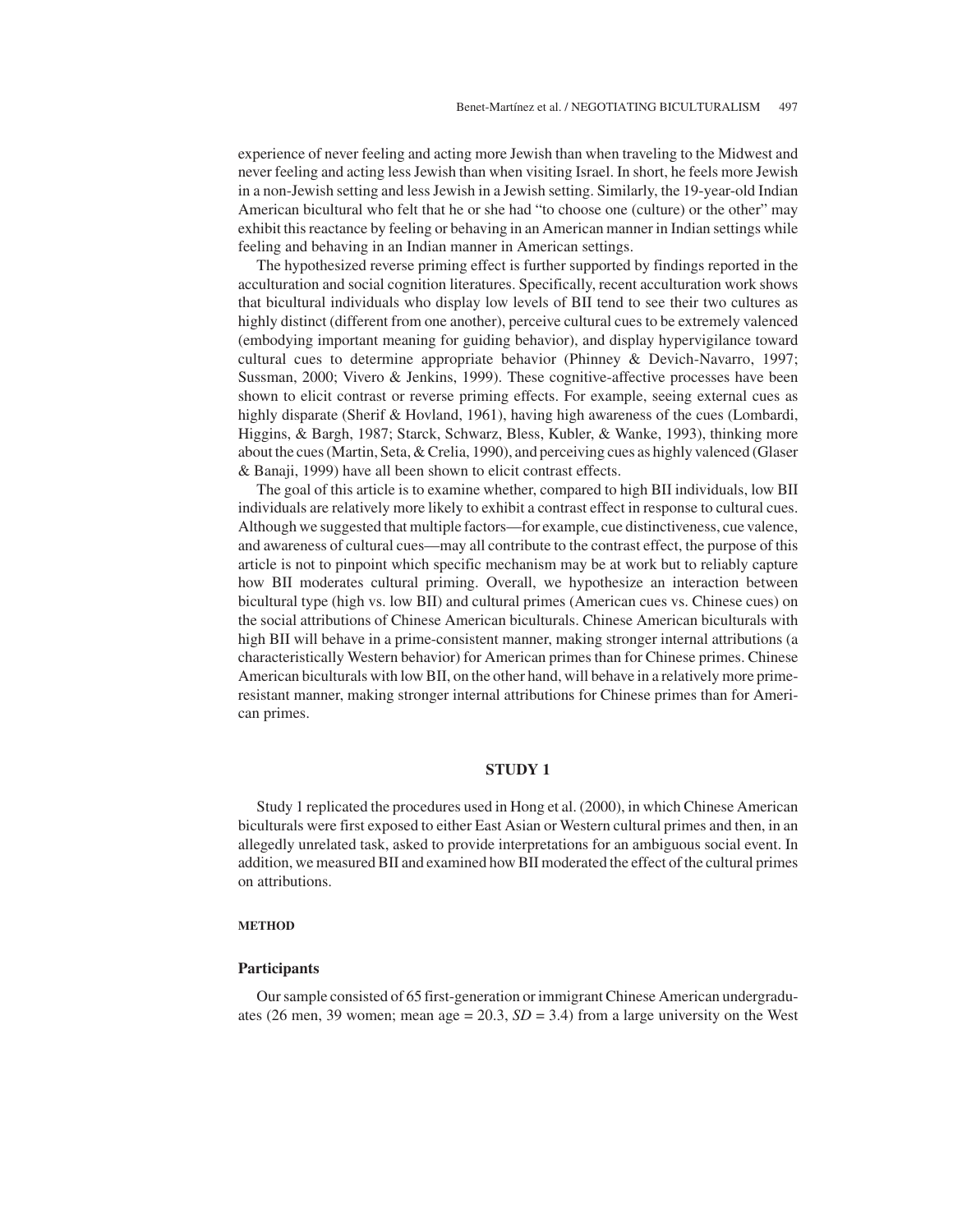Coast of the United States. All participants were born in a Chinese country (People's Republic of China, Taiwan, Hong Kong, Macao, or Singapore), lived at least 5 years in a Chinese country ( $M = 12.4$ ,  $SD = 5.6$ ), and lived at least 5 years in the United States ( $M = 8.4$ ,  $SD =$ 3.3). We recruited our participants through campus flyers soliciting individuals that have lived at least 5 years in a Chinese country and at least five years in the United States and paid them each \$12 for their participation.

# **Procedure**

Procedures were similar to those used in Hong et al. (2000). Participants were first randomly assigned to the American or Chinese priming condition. In the American condition, participants were shown American cultural primes, specifically, pictures of Mickey Mouse, the U.S. Capitol building, a cowboy, Mount Rushmore, and the Statue of Liberty. In the Chinese condition, they were shown Chinese cultural primes, including pictures of a Chinese dragon, the Summer Palace in Beijing, a rice farmer, the Great Wall of China, and a mythical Chinese goddess. This priming procedure was designed to activate the American or Chinese cultural meaning systems.

Participants then engaged in an allegedly unrelated inferential task in which they were shown a computer-generated animation display of a single fish swimming in front of a group of fish. After watching the display, participants were instructed to interpret why the single fish and the group of fish were swimming apart using a 9-point Likert-type scale. This scale measured participants'internal (vs. external) attributions of the display, where 1 indicated agreement with the statement that "the one fish is being influenced by the group (e.g., being chased, teased, or pressured by the others)" and 9 indicated agreement with the statement that "the one fish is influenced by some internal trait (such as independence, personal objective, or leadership)" (see Hong et al., 2000, and Morris & Peng, 1994, for other studies using the same method and items for measuring social attributions).<sup>2</sup>

After the experimental session, participants completed a questionnaire that asked them to provide information regarding gender, age, country of birth, years lived in the United States and in a Chinese country, English and Chinese language proficiency and usage, and cultural identification.<sup>3</sup> Participants' degree of BII was assessed using a short vignette, developed for the purposes of this study, which we called the Bicultural Identity Integration Scale–Pilot Version (BIIS-P). Rather than developing multiple items, this preliminary, short measure of BII assesses perceived opposition between Chinese and American cultural identities in a multistatement paragraph that is rated as a single item (for a discussion of the justification for and advantages of single-item measures, see Gosling, Rentfrow, & Swann, 2001; Robins, Hendin, & Trzesniewski, 2001). These statements were drawn from qualitative data in past research.<sup>4</sup> Specifically, we examined actual interview data and selected key statements that best differentiated low BIIs from high BIIs (Phinney & Devich-Navarro, 1997). We reasoned that these statements have a high level of face validity with our respondents, who have similar experiences as the informants from past research. The final vignette read,

I am a bicultural who keeps American and Chinese cultures separate and feels conflicted about these two cultures. I am simply a Chinese who lives in America (vs. a Chinese-American), and I feel as someone who is caught between two cultures.

Using a scale ranging from 1 (*definitely not true*) to 8 (*definitely true*), participants rated how well the above statements described their own experiences as a Chinese American.<sup>5</sup>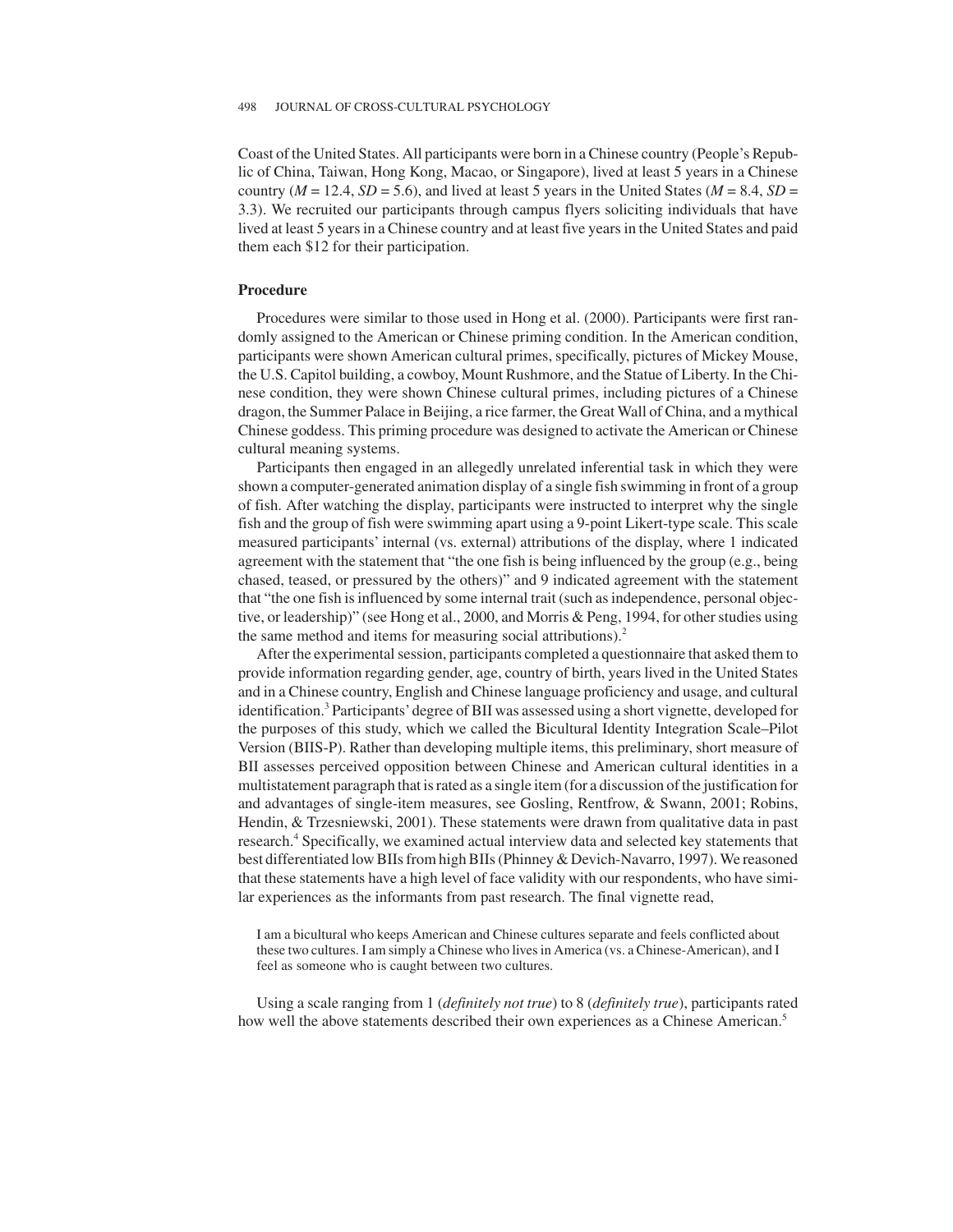#### **RESULTS**

#### **Preliminary Considerations**

Two separate (English and Chinese) language composite scores were created after factor analyses of the 14 language proficiency and usage items supported the existence of two reliable and independent language factors. We found that our sample reported similar levels of proficiency with English ( $M = 5.6$ ,  $SD = 1.2$ ) and with Chinese ( $M = 5.4$ ,  $SD = 1.4$ ). Recall that our participants had also rated the strength of their identification with Chinese and American cultures on a scale of 1 to 6 (with higher scores indicating stronger identification); our sample reported identifying with both American culture (*M* = 3.9, *SD* = 1.3) and Chinese culture  $(M = 4.8, SD = 1.0)^6$ 

Participants' ratings of the statements describing cultural opposition displayed a normal distribution with a mean of 4.3 ( $SD = 2.0$ , median = 4.0). We performed a median split on these ratings to separate participants into high and low BII groups. Participants who scored below the median (perceived low opposition) were categorized as high BII (*n* = 27), and participants who scored at or above the median (perceived high opposition) were categorized as low BII  $(n = 38)$ . Table 1 reports the descriptive statistics for high and low BII bicultural groups. Note that both groups had relatively high levels of Chinese and American language proficiency/use and cultural identification and did not differ in years spent in each country or age of migration to United States. This supports the bicultural status of both high and low BIIs and suggests that at least for this sample, BII was not driven by exogenous variables such as degree of exposure to mainstream and ethnic cultures.

#### **Hypothesis Testing**

The study had a 2 (cultural priming: American or Chinese)  $\times$  2 (bicultural type: low vs. high BII) design. The dependent variable was participants' attributional rating of the fish display. Results from this  $2 \times 2$  ANOVA revealed that the main effects for cultural priming and bicultural type did not reach conventional levels of significance. Participants in the American priming condition made somewhat stronger internal attributions than those in the Chinese priming condition,  $F(1, 61) = 2.81$ ,  $p = .10$ . Biculturals low on BII made somewhat stronger internal attributions than those with high BII,  $F(1, 61) = 2.57$ ,  $p = .11$ .

The predicted interaction between bicultural type and priming was significant,  $F(1, 61) =$ 5.94,  $p = 0.02$ . The means and standard errors for each condition are listed in Table 2. Figure 1 shows the interaction residuals with main effects and grand mean subtracted, following Rosenthal and Rosnow's (1992) advice.7 As Figure 1 shows, biculturals high on BII behaved in a prime-consistent manner, making relatively stronger internal attributions in the American prime condition than in the Chinese prime condition. Biculturals with low BII, on the other hand, behaved in a prime-resistant manner by making relatively weaker internal attributions in the American prime condition than in the Chinese prime condition. This interaction effect supports our predictions.<sup>8</sup>

#### **DISCUSSION**

Study 1 found initial support for our hypothesis. We found that bicultural type significantly moderated the effects of cultural priming on attributions. When shown American primes, biculturals with high BII made stronger internal attributions, a characteristically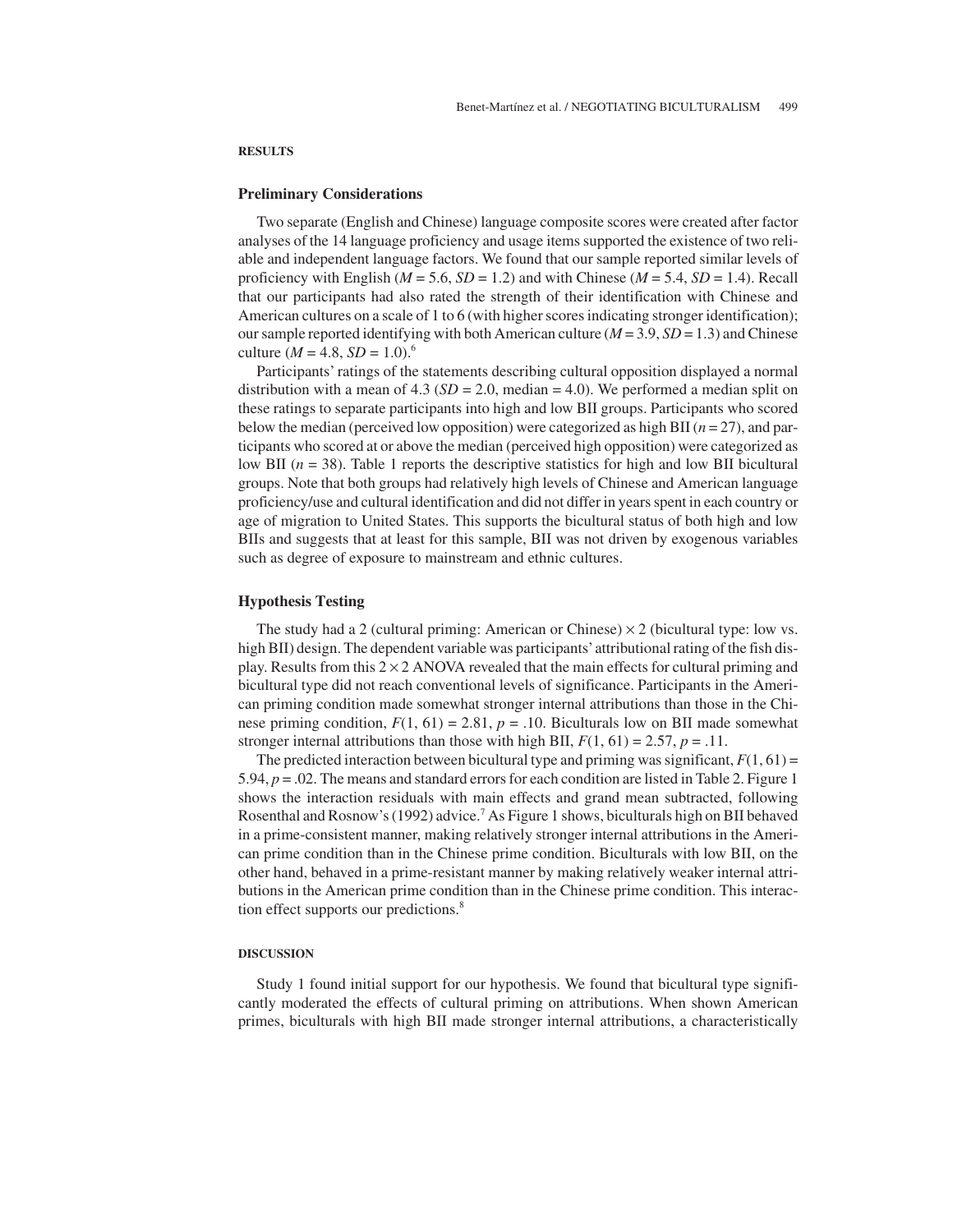|                                     | High BII |           | Low BII |           |  |
|-------------------------------------|----------|-----------|---------|-----------|--|
|                                     | М        | <b>SD</b> | М       | <b>SD</b> |  |
| Years in United States              | 8.7      | 4.1       | 8.2     | 4.4       |  |
| Years in Chinese culture            | 11.8     | 6.2       | 12.8    | 5.8       |  |
| Age of migration                    | 12.2     | 6.2       | 12.1    | 6.2       |  |
| English language <sup>a</sup>       | 6.0      | 1.3       | $5.2*$  | 0.9       |  |
| Chinese language <sup>a</sup>       | 4.5      | 1.5       | $5.6*$  | 1.4       |  |
| U.S. identification $b$             | 4.1      | 1.3       | 3.5     | 1.2       |  |
| Chinese identification <sup>b</sup> | 4.5      | 0.9       | $5.1*$  | 0.9       |  |

# **TABLE1 Study 1: Descriptive Statistics for High and Low Bicultural Identity Integration (BII) Participants**

NOTE:  $n = 65$  first-generation Chinese American bicultural college students.

a. Composite score tapping ability, past and present use, and media exposure (1 to 8 scale range). b. Composite score tapping ability, past and present use, and media exposure (1 to 6 scale range). \*Significant mean difference  $(p < .01)$ .

| TABLE 2                                                                        |
|--------------------------------------------------------------------------------|
| <b>Study 1: Attribution Means and Standard Errors of High and Low</b>          |
| <b>Bicultural Identity Integration (BII) Participants by Priming Condition</b> |

| Dependent Variable   | BII  | Prime    | M    | SЕ   |  |
|----------------------|------|----------|------|------|--|
| Internal attribution | High | Chinese  | 3.53 | 0.49 |  |
|                      |      | American | 5.87 | 0.76 |  |
|                      | Low  | Chinese  | 5.83 | 0.51 |  |
|                      |      | American | 5.40 | 0.48 |  |

Western attribution style, than when they were shown Chinese primes. Biculturals with low levels of BII, on the other hand, exhibited the reverse pattern.

Our study has several limitations. First, we relied on a single bipolar item to measure attributions (whether the fish was influenced by the group vs. influenced by a trait) instead of measuring external and internal attributions separately. Although some studies have measured attribution on a single scale, other studies have measured internal and external attributions on separate dimensions (Krull, 1993; Lee et al., 1996) and have shown that they do not always correlate highly with one another (Choi  $\&$  Nisbett, 1998). In addition, we asked participants about their attributions for only a single animated fish display. Both these factors may have contributed to a less complete and reliable picture of our participants'attributions. Using separate measures of internal and external attributions with multiple fish displays may increase the reliability of our results.

Furthermore, we asked participants to rate how well the leading fish's behavior was explained by an internal cause (trait of the fish) or an external cause (the group of fish). Although rating attributional scales have been used in past research (Hong et al., 2000; Morris & Peng, 1994), they do not allow consideration of a broad range of possible internal and external causes for the fish's behavior. For example, it is plausible that participants attributed the fish's behavior to an unseen predator, a food source ahead, or other external factors that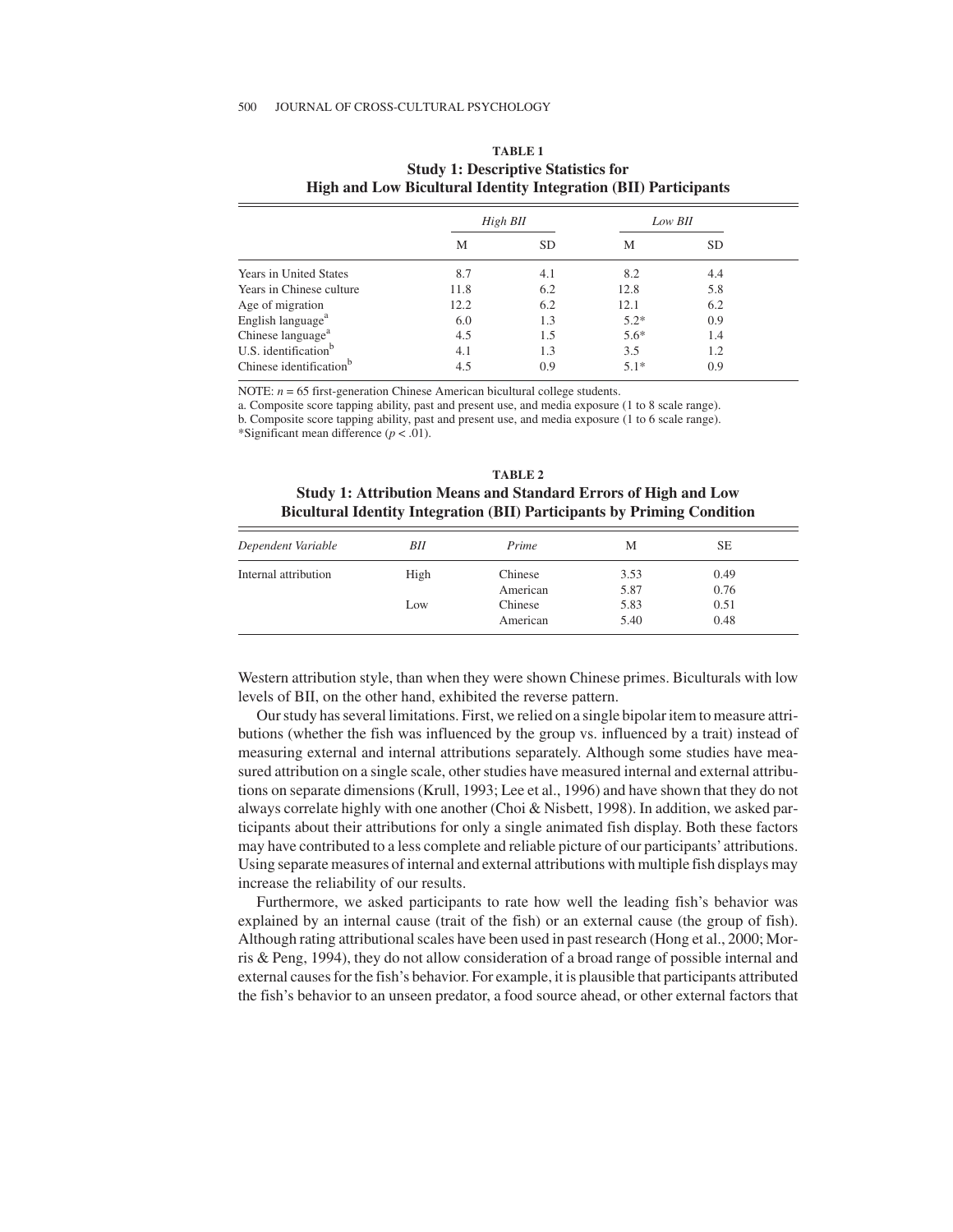

**Figure 1: Study 1: Interaction Residuals of Internal Attributional Ratings for High and Low Bicultural Identity Integration (BII) Participants Across Priming Conditions**

we did not include in our attributional measure. As such, it is not clear whether the results might have been affected by idiosyncratic features of the specific internal and external causes we selected to anchor our scale. A more open-ended response format may be needed to examine the full range of attributions participants could possibly make for the fish's behavior.

One possible limitation of our study is that it was conducted with college students in an American university laboratory. This setting provides a strong Western cultural backdrop, in essence, creating an underlying Western prime. The university is a linguistically homogenous environment (Williamson, 1999), and college students spend most of their time studying, working, and even living on campus, where opportunities to function within other cultural settings might be limited. Accordingly, biculturals in our sample might be less likely to switch between their dual modes of behavior, even when primed to do so. To address this problem, it is necessary to examine biculturals in community settings where both American and Chinese cultural cues are present and where biculturals are more likely to actively move between the two cultures.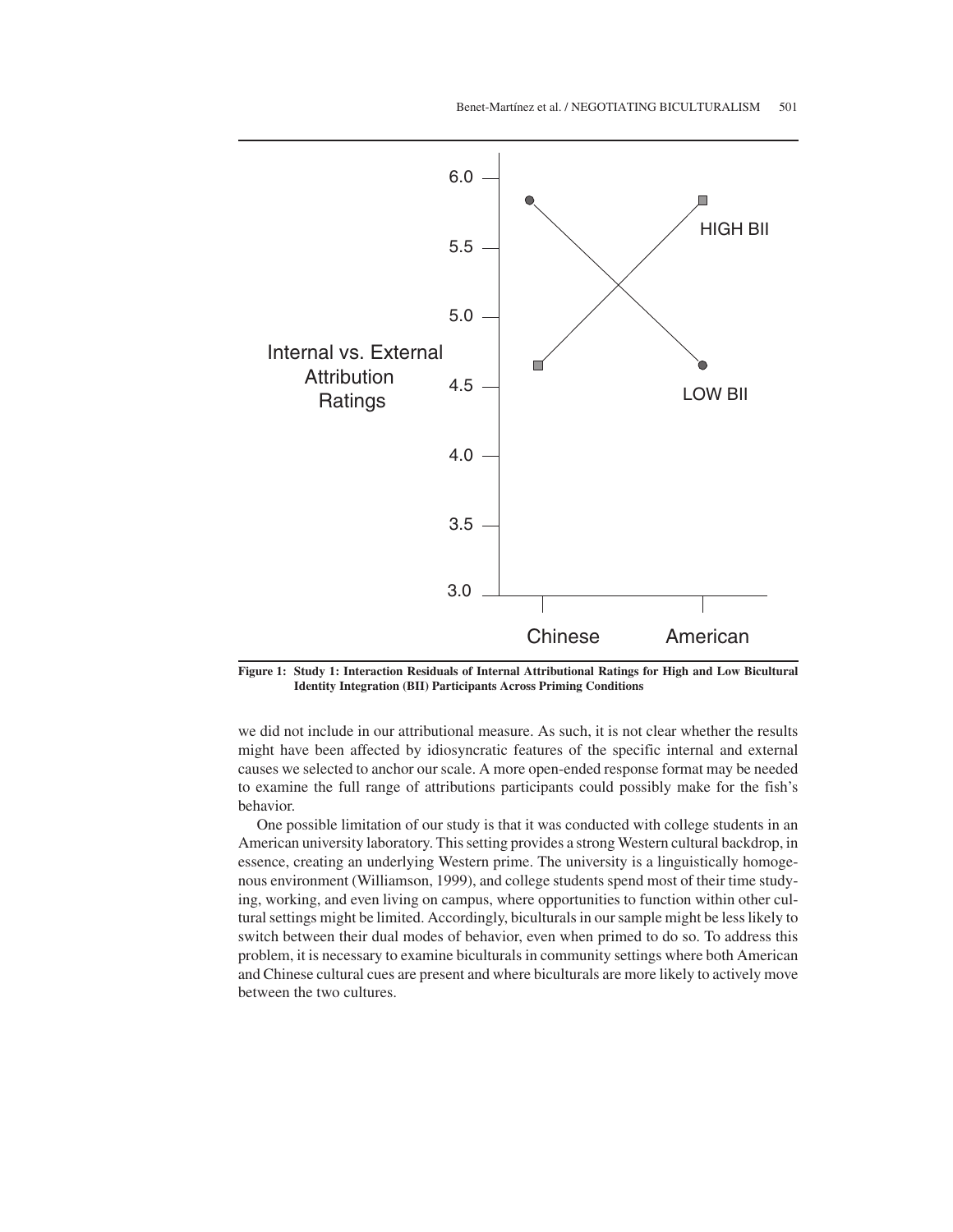# **STUDY 2**

A second study was conducted with the goal of replicating the hypothesized bicultural type by cultural priming interaction and addressing the limitations of Study 1. The procedure used in Study 2 was similar to Study 1, with the following changes. First, additional items and methods were used to measure attributions. Specifically, participants rated external and internal attributions separately, provided both close-ended and open-ended attributional responses, and provided attributions for multiple animated fish displays. Second, we expanded our sample beyond college students to include high school students as well. Third, we conducted the study not only within a university setting but also in community settings (Chinese high schools and community centers).

# **METHOD**

#### **Participants**

Our sample consisted of 176 first-generation Chinese American individuals (73 males, 103 females; mean age = 15.96, *SD* = 1.55) drawn from college campuses (*n* = 84), local Chinese high schools (*n* = 26), and Chinese youth community centers (*n* = 66) from the West Coast of the United States. As in Study 1, all participants were born in a Chinese country (People's Republic of China, Taiwan, Hong Kong, Macao, or Singapore) and had lived at least 5 years in a Chinese country  $(M = 8.75, SD = 3.55)$  and the United States  $(M = 8.31, SD =$ 3.70). Like Study 1, our sample was highly bilingual and identified with both American and Chinese cultures. Participants were recruited by means of campus e-mails and flyers, advertisements placed in newspapers, and through liaisons in high schools and youth community centers. Participants were each paid \$12 for their involvement.

### **Procedure**

The procedure of Study 2 was similar to that of Study 1. High school participants were tested in their homes, high schools, or local community centers. University students were tested in a laboratory room. Like Study 1, all participants were randomly assigned to either the American or the Chinese priming condition and exposed to either American or Chinese cultural primes. Next, participants were shown two animated fish displays, each showing a fish swimming in front of a group of fish (the only difference between the two displays were the colors used to depict the fish). After viewing each animation, participants responded to an open-ended question: "Why are the single fish and the group of fish swimming apart?" Then, using a 7-point Likert-type scale ranging from 1 (*definitely not true*) to 7 (*definitely true*), participants indicated their agreement with the statement "the one fish is being influenced by the group (e.g., is being chased, teased, or pressured by others)" as a measure of external attribution and the item "the one fish is influenced by some internal trait (such as independence, personal objective, or leadership)" as a measure of internal attribution.

Next, participants provided demographic information similar to that collected in Study 1 and responded to the statements from the BIIS-P measure using a scale that ranged from 1 (*definitely not true*) to 5 (*definitely true*). Participants also completed Berry, Kim, Power, Young, and Bujaki's (1989) 20-item measure of the four acculturation strategies: assimilation, integration (or biculturalism), separation, and marginalization. Each item was rated with a scale that ranged from 1 (*strongly disagree*) to 5 (*strongly agree*).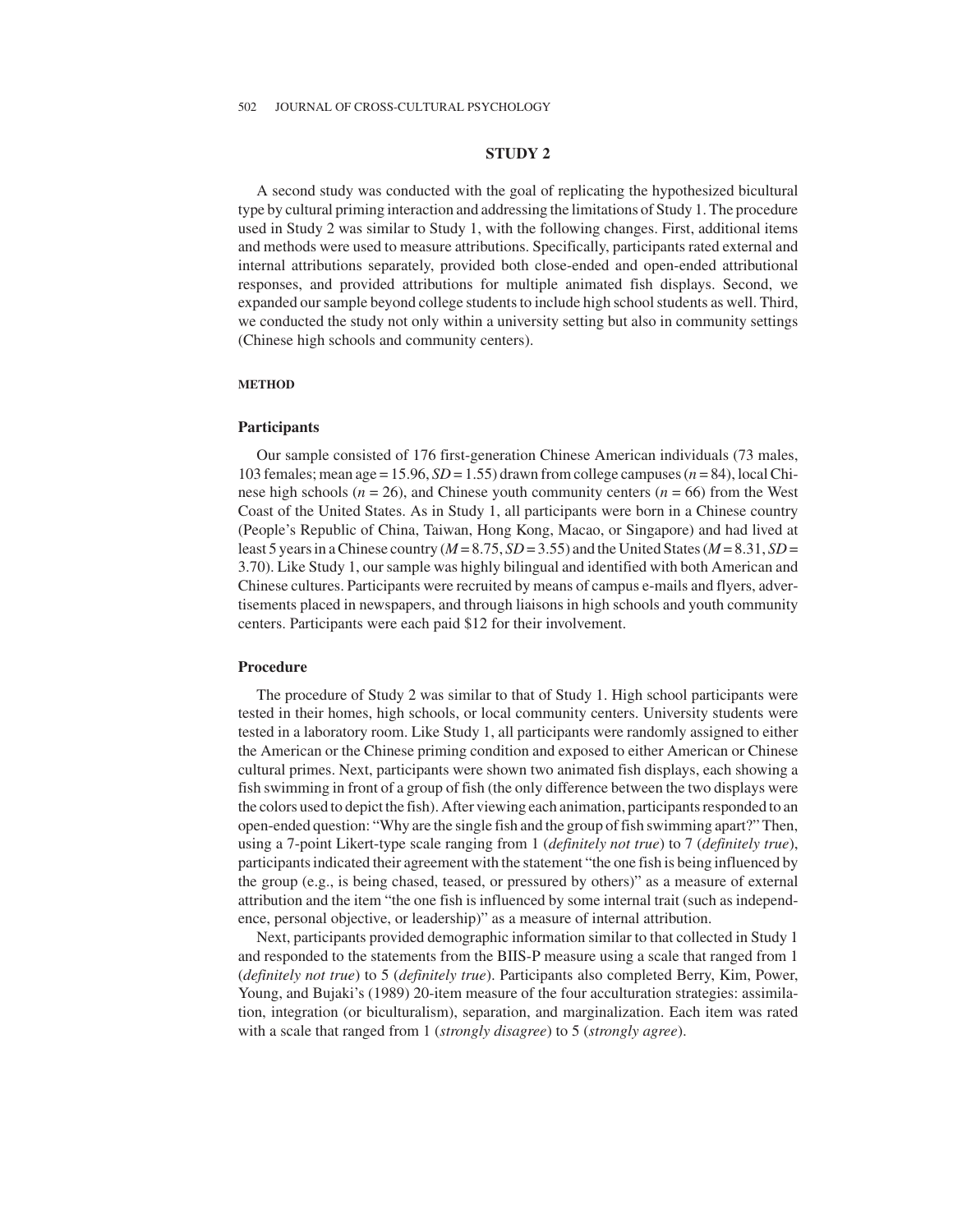#### **RESULTS**

#### **Preliminary Considerations**

English and Chinese proficiency scores were computed using the same method as Study 1. On a scale of 1 to 6 (higher numbers indicating higher proficiency on and use of the particular language), our sample reported similar levels of English (*M* = 3.4, *SD* = 0.7) and Chinese ( $M = 3.5$ ,  $SD = 0.7$ ) proficiency and use. Mean cultural identification levels, which ranged from 1 (*very weak*) to 6 (*very strong*), were 3.9 (*SD* = 1.2) and 4.7 (*SD* = 1.0) for American and Chinese cultures, respectively. Overall scores on Berry et al.'s (1989) four acculturation scales were 4.1 (*SD* = 0.5), 2.3 (*SD* = 0.7), 2.1 (*SD* = 0.6), and 1.5 (*SD* = 0.6) for integration (biculturalism), separation, assimilation, and marginalization, respectively; these results indicate that biculturalism is the predominant orientation of the participants.

Two coders blind to the experimental conditions coded the open-ended attributional responses for levels of internality and externality. Responses that focused on the traits, attributes, and behaviors of the single fish (for example, "the fish is a strong leader") were given high internal ratings and low external ratings. Responses that focused on the group of fish or other contextual factors (for example, "the group is powerful and chases the fish") were given high external ratings and low internal ratings. Responses that included explanations in terms of both internal traits of the single fish and external factors were given high internal and high external ratings. The interrater reliability was high for both internal ( $\alpha$  = .87) and external ( $\alpha$  = .89) attributions. Ratings were averaged across the two coders.

As mentioned earlier, participants provided attributions for two animated fish displays. Participants'attribution ratings across the two fish displays were averaged (the internal reliability between the two displays, as measured by the Spearman Brown coefficient, were *R* = .72 for close-ended internal ratings,  $R = .58$  for close-ended external ratings,  $R = .76$  for open-ended internal ratings, and  $R = .68$  for open-ended external ratings). A comparison between the high school and college subsamples revealed no significant differences on their BII ratings,  $t(173) = 0.99$ ,  $p = .32$ . The two subsamples differed in their ratings of open-ended external attributions,  $t(174) = 2.11$ ,  $p = .04$ , but showed no differences in the other attributional ratings. Thus, data from these two samples were combined.

Like Study 1, BII ratings were normally distributed  $(M = 2.85, SD = 1.17, median = 3)$ . We performed a median split on these ratings to separate participants into high and low BII groups. Participants who scored below the median were categorized as high BII (*n* = 87), and participants who scored at or above the median were categorized as low BII (*n* = 88). The high school and college subsamples did not differ in the ratio of low to high BII biculturals (college ratio = 0.77, high school ratio = 1.30;  $\chi^2$  = 3.02, *p* = .08).

Table 3 reports the descriptive statistics for low and high BII groups. When examining results for the entire sample, we find that, unlike Study 1, high and low BII individuals differed in age of migration, years spent in each country, and Chinese and American language and cultural identification. These differences appear to suggest that compared to those with high BII, low BII individuals were less assimilated into American culture and more involved with Chinese culture (although these differences were less evident when examining the high school and college subsamples separately). These differences between high and low BII individuals, however, do not undermine the bicultural status of individuals with low BII. First, scores for low BIIs on both American and Chinese language and identification scores were moderate to high. More important, low and high BII groups did not differ in their endorsement of biculturalism (as measured by Berry et al.'s, 1989, scale), and both groups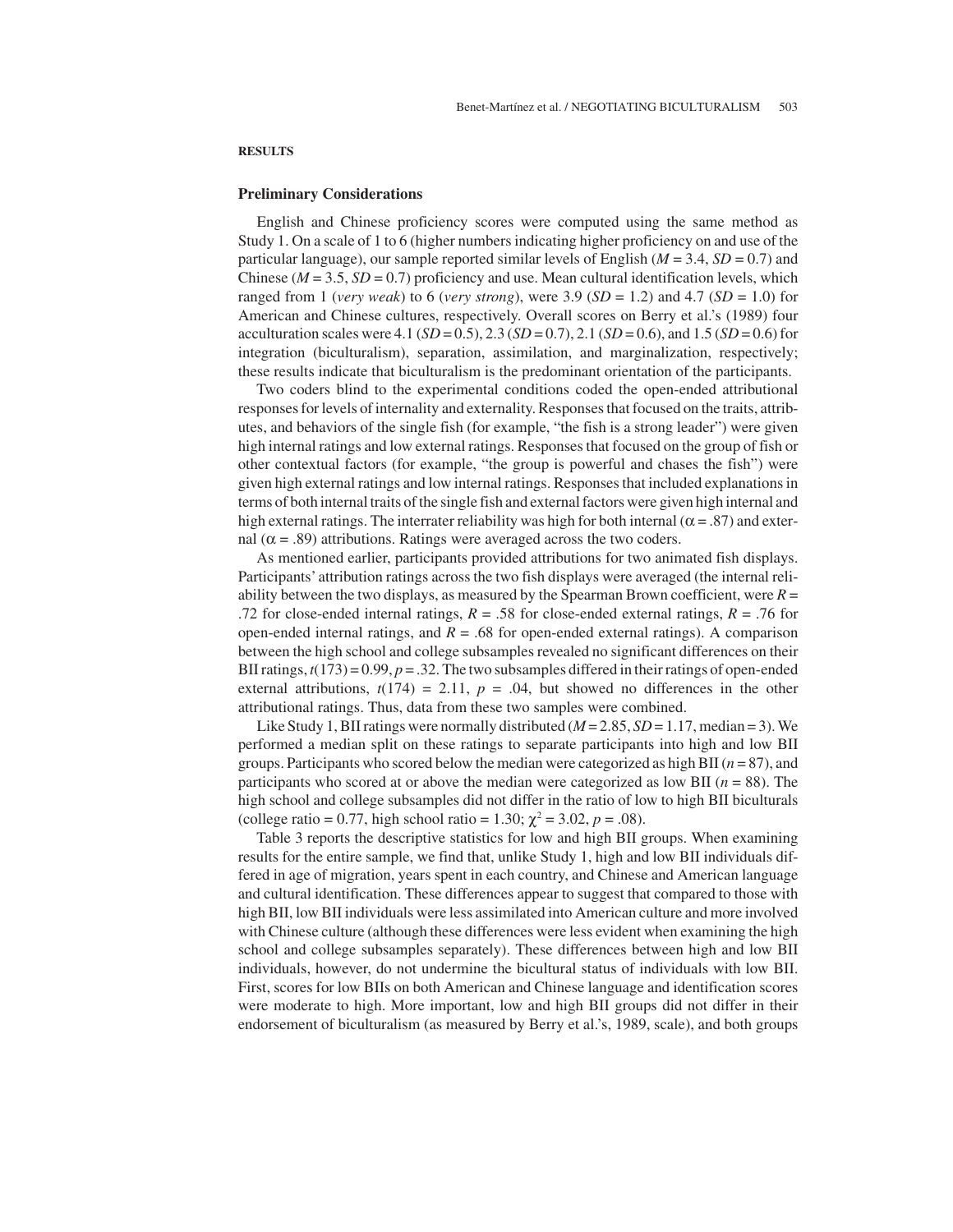endorsed this acculturation strategy well above the other three (separation, assimilation, and marginalization). This latter finding was true in both the college and high school samples, suggesting that both high and low BIIs were biculturals.

#### **Hypothesis Testing**

Study 2 consisted of a  $2 \times 2$  factorial design with cultural primes (American or Chinese) and bicultural types (low vs. high BII) as independent variables. The dependent variables were participants'internal and external attributions of the fish displays, which were measured using both open-ended and close-ended formats.<sup>9</sup>

We first conducted a MANOVA on all four dependent variables (ratings of external attributions were reversed scored). The analysis did not reveal a main effect for cultural priming,  $F(1, 170) = 0.13$ ,  $p = .97$ , nor for bicultural type,  $F(1, 170) = 0.32$ ,  $p = .86$ . The interaction between cultural priming and bicultural type did not reach conventional levels of significance, although the effect was in the predicted direction,  $F(1, 170) = 1.85$ ,  $p = .12$ .

We then conducted  $2 \times 2$  ANOVAs separately for each of the four dependent variables. The means and standard errors are reported in Table 4. With close-ended internal attributions, there were no main effects for cultural priming,  $F(1, 170) = 0.05$ ,  $p = .82$ , or bicultural type,  $F(1, 170) = 1.02$ ,  $p = .31$ . We found a significant interaction effect between bicultural type and cultural priming,  $F(1, 170) = 4.39$ ,  $p = .04$ . The interaction residuals are illustrated in Figure 2. As predicted, biculturals with high BII behaved in a prime-consistent manner, making relatively more internal attributions in the American than Chinese priming conditions. Low BII biculturals, meanwhile, behaved in a prime-resistant manner, making relatively more internal attributions in the Chinese than American priming conditions.

We also found support for our hypothesis when we examined close-ended external attributions. There was no main effect for cultural priming,  $F(1, 170) = 0.26$ ,  $p = .61$ , or bicultural type,  $F(1, 170) = 0.18$ ,  $p = .67$ . The interaction between bicultural type and cultural priming was significant,  $F(1, 170) = 5.41$ ,  $p = .02$ . The interaction residuals shown in Figure 2 indicate that high BII biculturals were prime consistent, making relatively more external attributions when shown Chinese primes than American primes, and that low BII biculturals were prime resistant, making relatively more external attributions when shown American primes than Chinese primes.

Analyses using open-ended internal attributions as the dependent variable revealed no main effects for cultural priming,  $F(1, 170) = 0.00$ ,  $p = .99$ , nor for bicultural type,  $F(1, 170)$  $= 0.46$ ,  $p = .50$ . The interaction between cultural priming and bicultural type did not reach conventional levels of significance,  $F(1, 170) = 2.81$ ,  $p = .10$ , although the effect was in the predicted direction (see interaction residuals in Figure 3): High BII biculturals were prime consistent, making more internal attributions for American than Chinese primes, and low BII biculturals were prime resistant, showing a trend toward making more internal attributions for Chinese than American primes.

Analyses using open-ended external attributions as the dependent variable found no main effects for cultural priming,  $F(1, 170) = 0.01$ ,  $p = .95$ , nor for bicultural type,  $F(1, 170) =$  $0.20, p = 0.66$ . The interaction between priming and bicultural type did not reach conventional levels of significance,  $F(1, 170) = 3.36$ ,  $p = .07$ , although the effect was in the predicted direction (see the interaction residuals in Figure 3). $^{10}$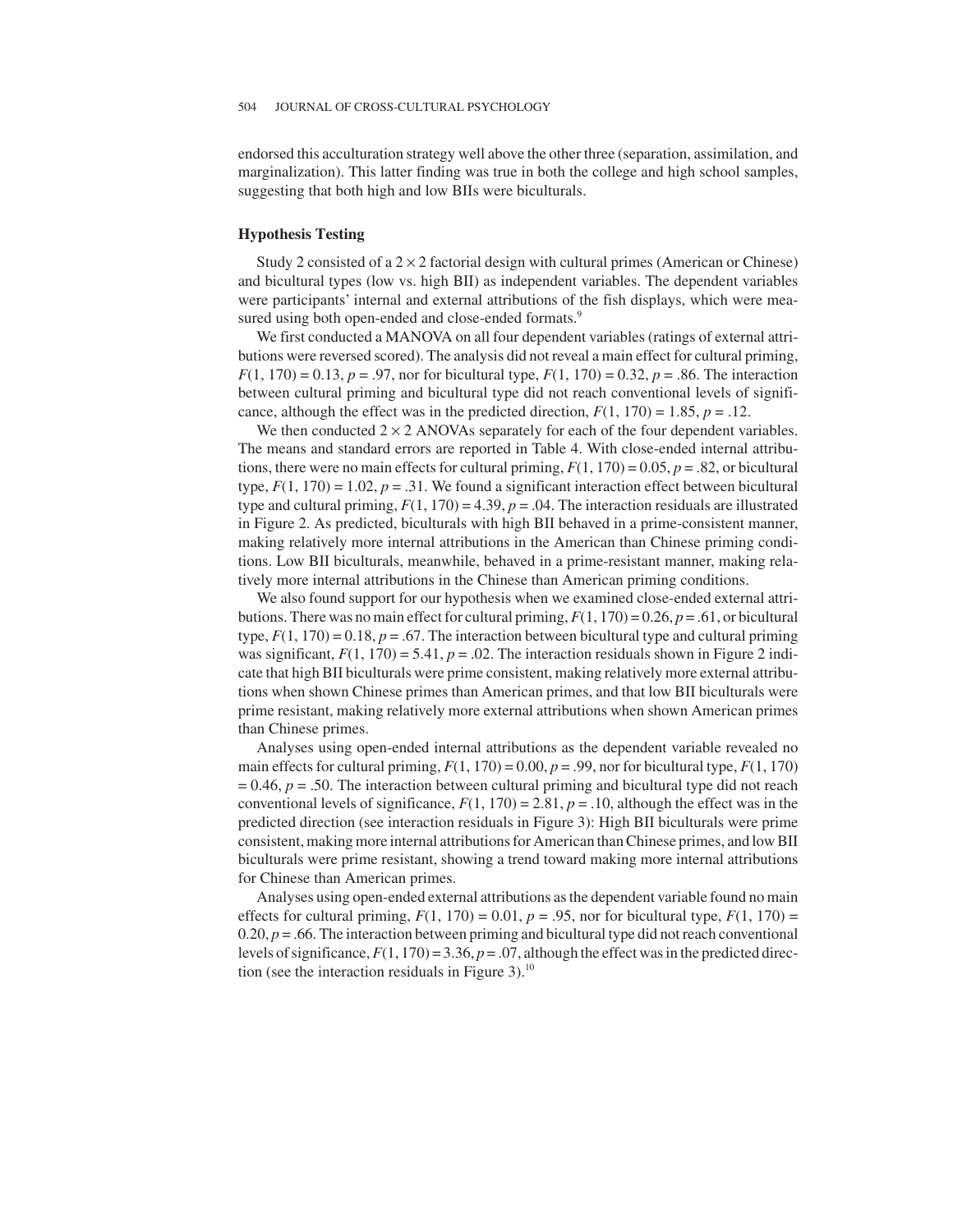|                                       | <i>Entire Sample</i> ( $N = 176$ ) |           |         | College $(n = 84)$ |          |     | High School $(n = 92)$ |           |          |           |         |           |
|---------------------------------------|------------------------------------|-----------|---------|--------------------|----------|-----|------------------------|-----------|----------|-----------|---------|-----------|
|                                       | High BII                           |           | Low BII |                    | High BII |     | Low BII                |           | High BII |           | Low BII |           |
|                                       | M                                  | <b>SD</b> | M       | <b>SD</b>          | M        | SD  | M                      | <b>SD</b> | M        | <b>SD</b> | M       | <b>SD</b> |
| <b>Years in United States</b>         | 9.2                                | 3.6       | $7.0*$  | 3.6                | 10.8     | 3.2 | 9.0                    | 4.0       | 7.6      | 3.2       | $5.4*$  | 2.4       |
| Years in Chinese culture              | 8.2                                | 3.4       | $10.1*$ | 3.3                | 7.9      | 3.1 | 9.7                    | 3.8       | 8.1      | 3.7       | $10.2*$ | 3.0       |
| Age of migration                      | 8.0                                | 3.2       | $10.0*$ | 3.1                | 8.0      | 3.1 | 9.7                    | 3.8       | 8.4      | 3.6       | $10.2*$ | 3.0       |
| English language <sup>a</sup>         | 4.0                                | 0.7       | $3.6*$  | 0.7                | 4.4      | 0.4 | $3.9*$                 | 0.6       | 3.6      | 0.7       | 3.3     | 0.7       |
| Chinese language <sup>a</sup>         | 3.3                                | 0.8       | $3.8*$  | 0.6                | 2.9      | 0.8 | $3.7*$                 | 0.5       | 3.7      | 0.6       | 3.9     | 0.6       |
| U.S. identification <sup>b</sup>      | 4.1                                | 1.2       | $3.5*$  | 1.1                | 4.5      | 1.1 | 3.6                    | 1.0       | 3.8      | 1.2       | 3.4     | 1.2       |
| Chinese identification <sup>b</sup>   | 4.6                                | 1.0       | $5.0*$  | 0.9                | 4.3      | 1.1 | 4.9                    | 0.9       | 4.8      | 0.9       | 5.1     | 0.9       |
| Acculturation strategies <sup>c</sup> |                                    |           |         |                    |          |     |                        |           |          |           |         |           |
| <b>Biculturalism</b>                  | 4.0                                | 0.5       | 4.0     | 0.5                | 3.9      | 0.5 | 3.9                    | 0.4       | 4.0      | 0.5       | 3.9     | 0.6       |
| Separation                            | 2.2                                | 0.7       | $2.4*$  | 0.6                | 2.1      | 0.7 | $2.4*$                 | 0.5       | 2.4      | 0.7       | 2.6     | 0.6       |
| Assimilation                          | 2.2                                | 0.7       | 2.1     | 0.5                | 2.4      | 0.8 | 1.9                    | 0.5       | 1.9      | 0.5       | 2.2     | 0.5       |
| Marginalization                       | 1.5                                | 0.6       | 1.7     | 0.6                | 1.4      | 0.4 | 1.5                    | 0.5       | 1.7      | 0.7       | 1.7     | 0.6       |

**TABLE3 Study 2: Descriptive Statistics for High and Low Bicultural Identity Integration (BII) Participants**

NOTE:  $N = 176$  first-generation Chinese American bicultural high school and college students.

a. Composite score tapping ability, past and present use, and media exposure (1to 6 scale range).

b. Composite score tapping ability, past and present use, and media exposure (1 to 6 scale range).

c. Composite score tapping ability, past and present use, and media exposure (1 to 5 scale range).

\*Significant mean difference  $(p < .01)$  between low and high BII.

| TABLE 4                                                                        |
|--------------------------------------------------------------------------------|
| <b>Study 2: Attribution Means and Standard Errors of High and Low</b>          |
| <b>Bicultural Identity Integration (BII) Participants by Priming Condition</b> |

|              | Dependent<br>Variable | BII  | Prime    | M    | <b>SE</b> |
|--------------|-----------------------|------|----------|------|-----------|
| Closed ended | Internal              | Low  | Chinese  | 4.99 | 0.23      |
|              |                       |      | American | 4.51 | 0.21      |
|              |                       | High | Chinese  | 4.75 | 0.21      |
|              |                       |      | American | 5.16 | 0.23      |
| Closed ended | External              | Low  | Chinese  | 3.75 | 0.26      |
|              |                       |      | American | 4.20 | 0.24      |
|              |                       | High | Chinese  | 4.23 | 0.24      |
|              |                       |      | American | 3.51 | 0.26      |
| Open ended   | Internal              | Low  | Chinese  | 4.77 | 0.26      |
|              |                       |      | American | 4.38 | 0.24      |
|              |                       | High | Chinese  | 4.52 | 0.25      |
|              |                       |      | American | 4.95 | 0.26      |
| Open-Ended   | External              | Low  | Chinese  | 3.50 | 0.25      |
|              |                       |      | American | 3.98 | 0.23      |
|              |                       | High | Chinese  | 3.84 | 0.23      |
|              |                       |      | American | 3.41 | 0.25      |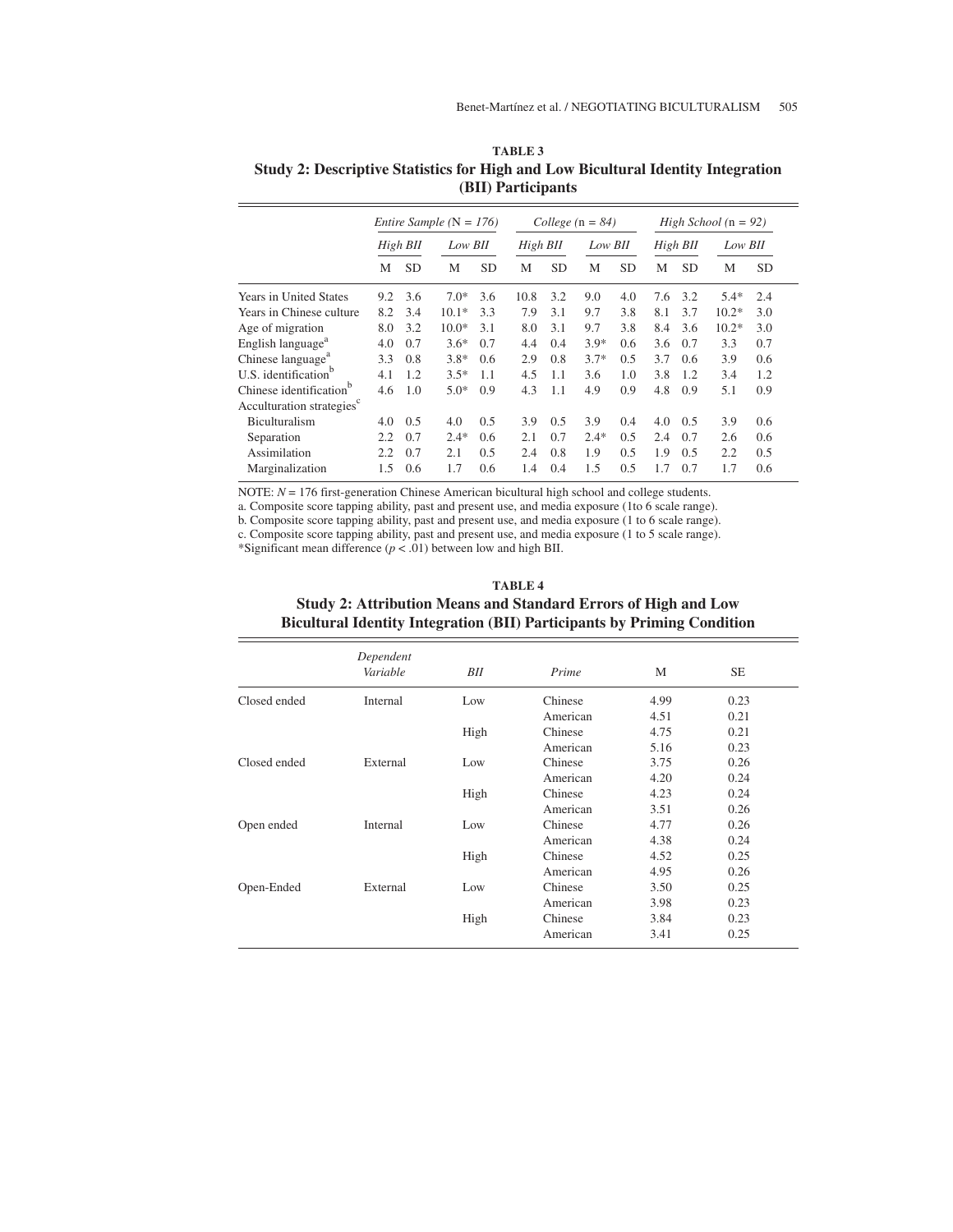

**Figure 2: Study 2: Interaction Residuals of Close-Ended Measures of Internal and External Attributions for High and Low Bicultural Identity Integration (BII) Participants Across Priming Conditions**

#### **DISCUSSION**

Study 2 extended Study 1 by using a larger, more diverse sample of Chinese American biculturals and using multiple measures of attributions. The results of Study 2 found consistent evidence of an interaction between bicultural type and cultural primes on attributions for the internal and external (close-ended) attributions. As we predicted, biculturals high on BII behaved in a prime-consistent manner: Chinese primes elicited more external attributions, and American primes elicited more internal attributions. Biculturals with low BII, on the other hand, behaved in a prime-resistant manner by making more internal attributions in the Chinese priming condition and more external attributions in the American priming condition.

These interactions between bicultural type and priming condition were evident for internal as well as external attributions. However, although the hypothesized interaction effect was significant for the close-ended attribution measures, they were not significant for the open-ended measures (although the means were in the predicted direction). We argued earlier that open-ended measures of attributions were more nuanced, as they were not restricted to specific internal and external causes listed in the close-ended items. Yet because participants were free to respond openly, there might be more variance in the coding and measurement of attributions, contributing to the slightly weaker effect. However, it is important to note that the size of the interaction effects of the open-ended measures did not differ significantly from the size of the effects obtained using the close-ended measures. Meta-analytical comparisons between the effect sizes of the close-ended and open-ended effects found no significant differences, *Z* (internal attributions) = 0.29,  $p = .39$ ; *Z* (external attributions) = 0.34,  $p = .37$ .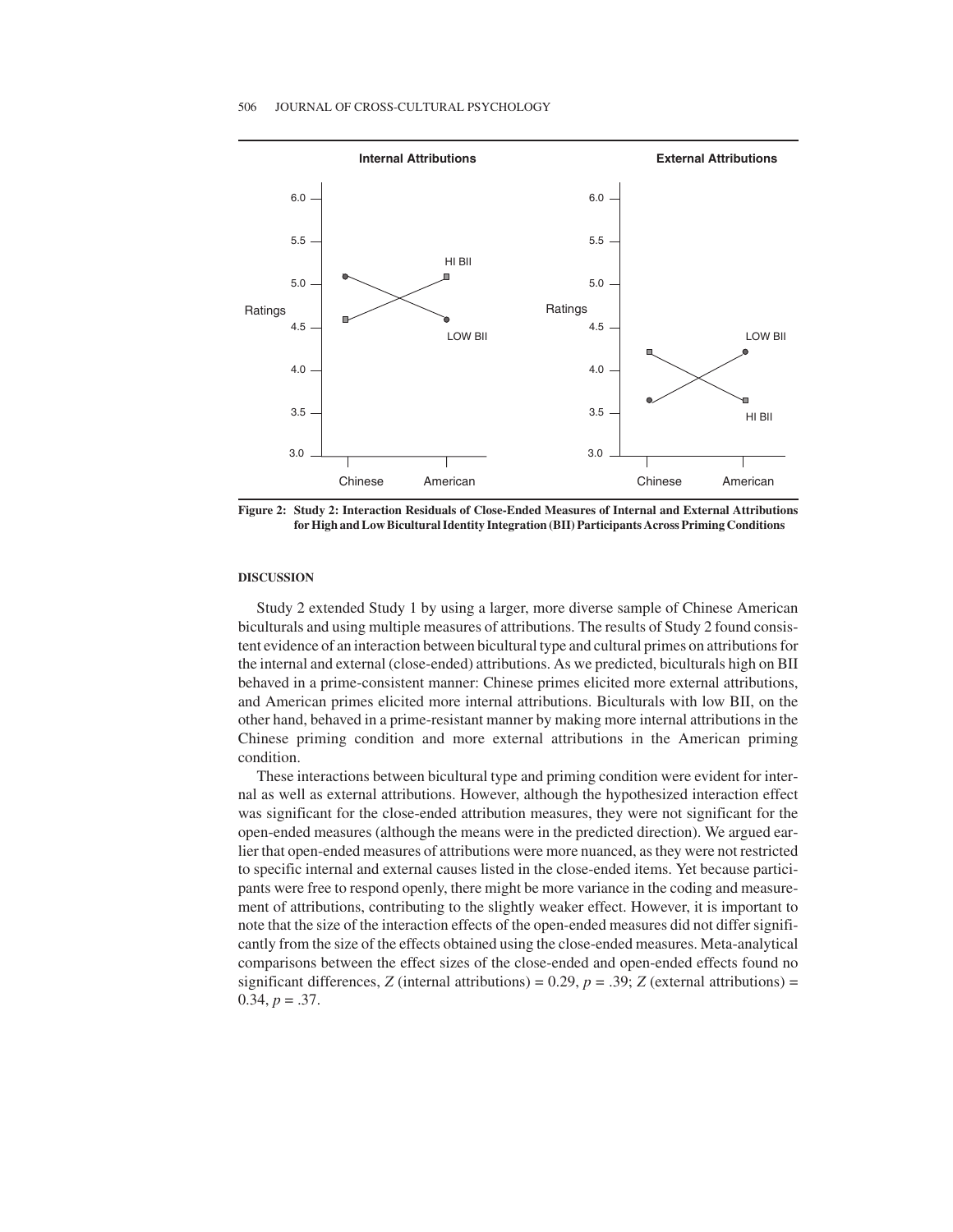

**Figure 3: Study 2: Interaction Residuals of Open-Ended Measures of Internal and External Attributions for High and Low Bicultural Identity Integration (BII) Participants Across Priming Conditions**

Studies 1 and 2 provide compelling evidence that BII moderates the cultural frameswitching process. We argued that biculturals with low levels of BII perceived more opposition between their dual cultural identities; as such, there might be a strong cognitive-affective linking of the two cultural meaning systems (Hong et al., 2000). Furthermore, low BII individuals might have perceived Chinese and American cultural cues as more disparate, paid more attention to cultural cues, and attached higher levels of valence to cultural cues (Phinney & Devich-Navarro, 1997; Sussman, 2000; Vivero & Jenkins, 1999). As such, the predicted interaction in Studies 1 and 2 should be evident only when high and low BII biculturals are exposed to cultural cues. Indeed, we would not expect low BII biculturals to behave differently from high BII biculturals toward environmental cues that are not culturally specific. Thus, to show that bicultural type moderates the relationship between attributions and cultural primes only, we need to also show that low and high BII biculturals would not react differently to culturally neutral primes, or primes that are not directly related to any one culture.

### **STUDY 3**

Study 3 used the same methodology as Studies 1 and 2, except both high and low BII biculturals were shown culturally neutral primes. We predicted no differences in attributions between these two groups under these conditions, as culturally neutral primes should not induce a stronger cognitive-affective link, perceptions of disparity between cues, heightened attention, or stronger valence among biculturals with low BII.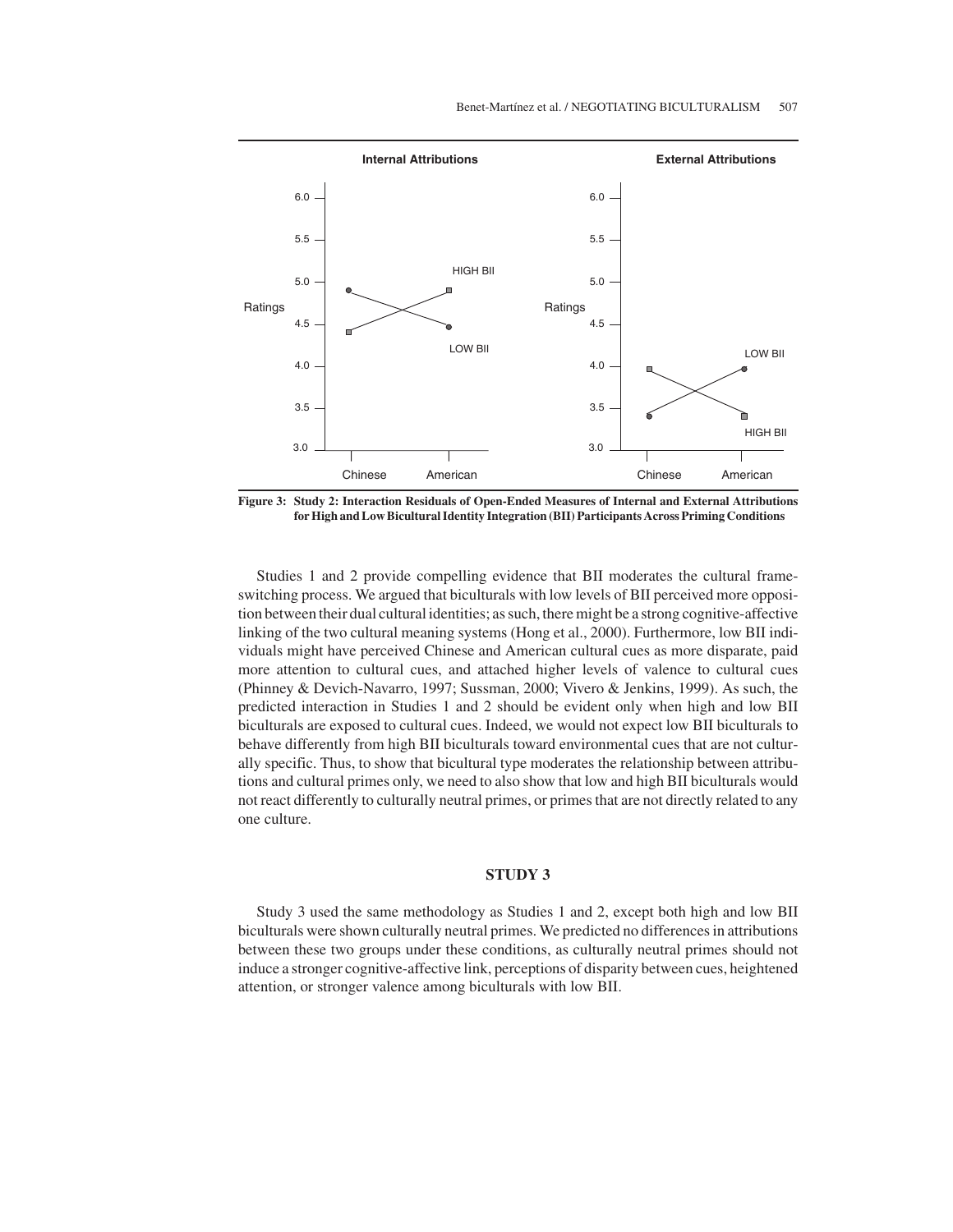#### **METHOD**

### **Participants**

Our sample consisted of 35 first-generation Chinese American individuals (15 men, 20 women; mean age  $= 20.37$ ,  $SD = 1.40$ ) drawn from a large university on the West Coast of the United States. As in Studies 1 and 2, all participants were born in a Chinese country and had lived at least 5 years in a Chinese country (*M* = 10.5, *SD* = 4.7) and in the United States (*M* = 9.2, *SD* = 4.7). Again, all participants were bilingual and identified equally with Chinese and American cultures. Means for the Chinese and English composite language scores (which ranged from 1 to 8) were 6.3 (*SD* = 1.7) and 7 (*SD* = 1.4), respectively. Mean Chinese and American cultural identification levels (which ranged from 1 to 6) were 4.8  $(SD = 1)$  and 3.8  $(SD = 1.4)$ , respectively. We recruited our participants through campus flyers and paid them each \$12.

#### **Procedure**

The procedure of Study 3 was similar to that of Studies 1 and 2. However, instead of being exposed to American or Chinese cultural primes, all participants were shown primes of landscapes, including a full moon over mountains, a lake with trees around it, a desert with sand dunes, a river winding through a valley, a thick forest, and an ocean shoreline. These landscape pictures were generic and did not reflect unique landscape features of any East Asian or Western countries. In short, the primes were devoid of any cultural specificity. Next, participants were shown an animated fish display and then provided separate closed-ended internal and external attributions of why the one fish was swimming ahead of the group. Last, we measured participants'levels of BII using the BIIS-P, as in Studies 1 and 2.

#### **RESULTS AND DISCUSSION**

Like Studies 1 and 2, we performed a median split on the ratings of the BII statements  $(M = 4.5, SD = 2, median = 5.00)$  to separate participants into low  $(n = 16)$  and high  $(n = 19)$ BII types. Table 5 reports descriptive statistics for these two groups. Note that the only difference between the high and low BII groups was in the Chinese language scores.

We next compared the attributions of high and low BII biculturals. As predicted, high and low BII biculturals did not exhibit different attributional behaviors after being exposed to culturally neutral primes (means and standard errors are listed in Table 6). This was true when we examined internal attribution ratings,  $t(32) = 0.28$ ,  $p = .78$ , as well as external attribution ratings,  $t(33) = -0.21$ ,  $p = 0.83$ . Both effect sizes were small ( $r = 0.05$  for internal attributions, and *r* = .04 for external attributions). The lack of effects in this study was confirmed by a power analysis that showed that our design had an 85% probability of detecting a medium effect size and more than a 90% probability of detecting a large effect size. Although Study 3 did not provide a direct test of how biculturals behave in response to cultural versus noncultural cues, note that participants in this and the other two studies are quite similar in their demographics and descriptive characteristics, and as such, an implicit comparison can be made. All in all, results from Study 3 confirm our prediction that differences in BII would not moderate biculturals'attributions after being exposed to noncultural cues.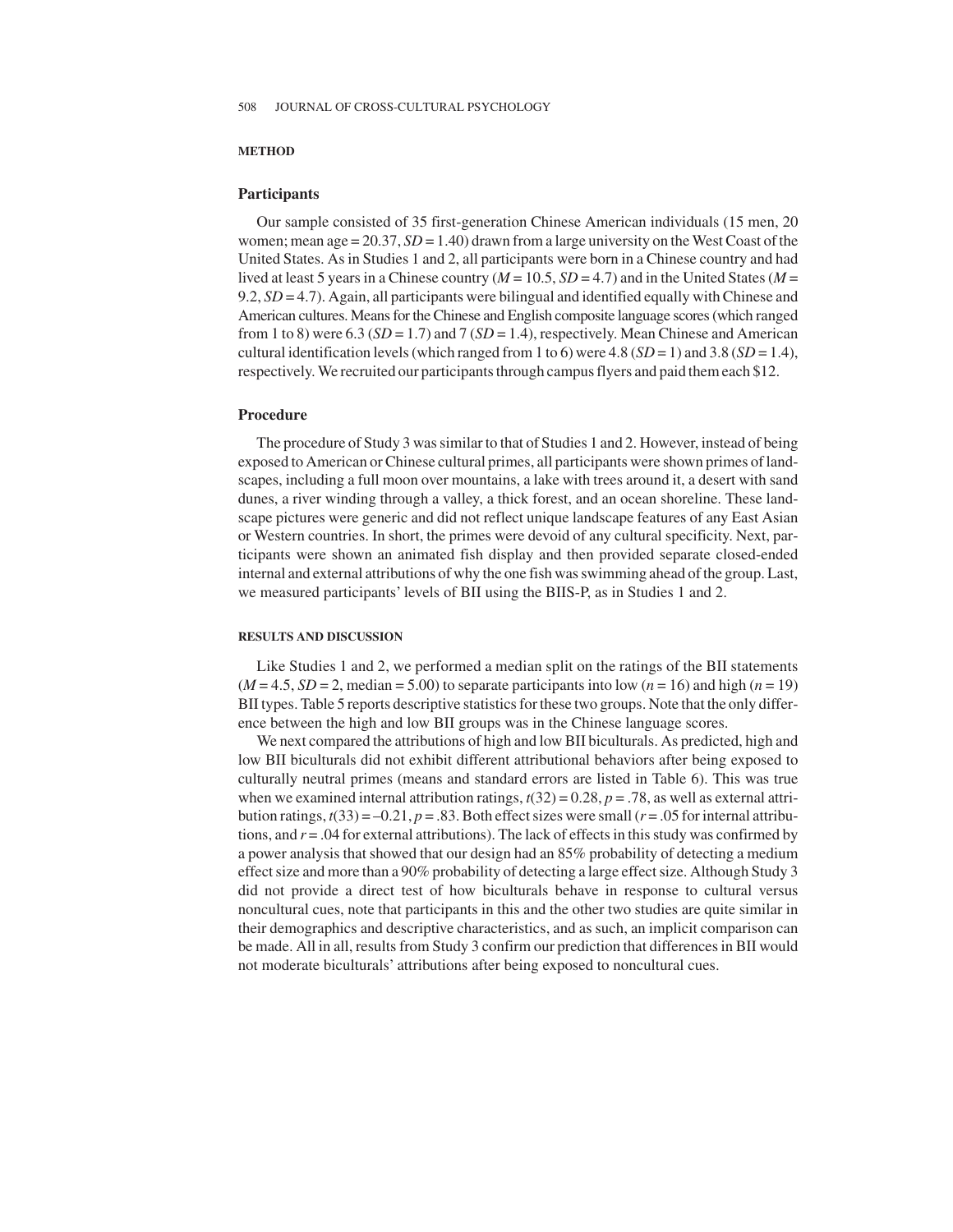# **TABLE5 Study 3: Descriptive Statistics for High and Low Bicultural Identity Integration (BII) Participants**

|                                     | High BII |     | Low BII |           |  |
|-------------------------------------|----------|-----|---------|-----------|--|
|                                     | М        | SD  | М       | <b>SD</b> |  |
| <b>Years in United States</b>       | 10.3     | 5.4 | 8.2     | 3.4       |  |
| Years in Chinese culture            | 9.2      | 5.0 | 11.5    | 4.3       |  |
| English language <sup>a</sup>       | 7.2      | 1.8 | 6.8     | 1.2       |  |
| Chinese language <sup>a</sup>       | 5.3      | 1.7 | $7.1*$  | 1.1       |  |
| U.S. identification <sup>b</sup>    | 4.2      | 1.3 | 3.5     | 1.4       |  |
| Chinese identification <sup>b</sup> | 4.5      | 1.0 | 5.0     | 0.9       |  |

NOTE:  $N = 35$  first-generation Chinese American bicultural college students.

a. Composite score tapping ability, past and present use, and media exposure (1 to 8 scale range).

b. Composite score tapping ability, past and present use, and media exposure (1 to 6 scale range).

\*Significant mean difference (*p* < .01).

**TABLE6 Study 3: Attribution Means and Standard Errors of High and Low Bicultural Identity Integration (BII) Participants**

|                    |      | . .  | . .       |  |
|--------------------|------|------|-----------|--|
| Dependent Variable | BII  | М    | <b>SE</b> |  |
| Internal           | High | 4.94 | 0.54      |  |
|                    | Low  | 5.17 | 0.63      |  |
| External           | High | 6.75 | 0.59      |  |
|                    | Low  | 6.58 | 0.56      |  |

# **GENERAL DISCUSSION**

Across three experiments, we demonstrated that Chinese American biculturals possess separate American and Chinese cultural schemas that guide their behavior and that each schema can be activated by situational cues (Hong et al., 2000, 2001). This finding supports the dynamic constructivist perspective on culture, suggesting that dual cultural meaning systems can be mentally represented and integrated by an individual and that these meaning systems are dynamic and responsive to situational cues.

More important, we found evidence suggesting that the effect of situational cues on attributions is moderated by an individual difference variable, BII, or the perceived compatibility or opposition between ethnic and mainstream cultures. High BIIs perceive their two cultural identities to be compatible, and low BII biculturals perceive their cultural identities to be oppositional. We found that biculturals with both low and high levels of BII engaged in cultural frame switching in response to external cues. However, they did so in different ways. Biculturals high on BII exhibited prime-consistent behavior, behaving in a more Chinese way when exposed to Chinese primes and behaving in a more American way when exposed to American primes. Biculturals low on BII exhibited a contrast or prime-resistant effect, behaving in a more American way when exposed to Chinese primes and behaving in a more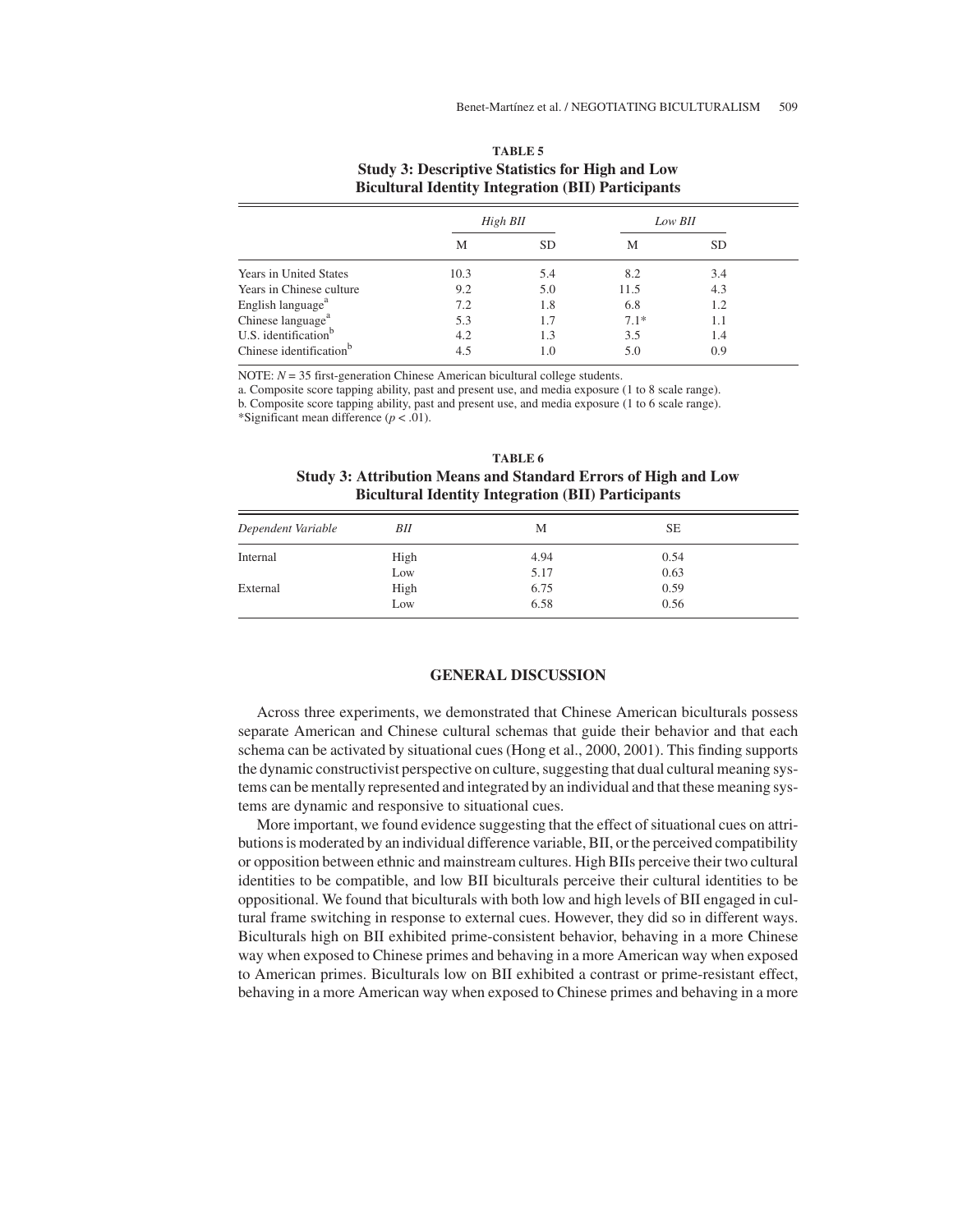Chinese way when exposed to American primes. Low and high BII biculturals behaved differently only in response to culturally meaningful primes and did not behave differently when shown culturally neutral primes. Although many studies have demonstrated contrast effects (Ford & Thompson, 2000; Glaser & Banaji, 1999), these studies have typically manipulated the content of the primes as well as the conditions in which the cues were presented to participants. The present set of studies is among the first to show that a (cultural) individual difference variable, namely, differences in BII, might lead to a contrast or reverse priming effect.<sup>11</sup> At the same time, future studies should replicate this interaction between biculturalism type and cultural cues, given that although the effects for our open-ended dependent variables were in the predicted direction, they did not reach conventional levels of significance.

We argued that low BII biculturals exhibited this contrast effect because they experience their dual cultural identities as distinct and contradictory, leading to a cognitive-affective linkage of the two cultural meaning systems, increased cognitive effort in processing cultural cues in the environment, and perception of cultural cues as highly valenced (Phinney & Devich-Navarro, 1997; Vivero & Jenkins, 1999). Although we argued that low BIIs'perceptions of cultural cues closely resembled the conditions that typically elicit the contrast effect, the present studies did not aim to pinpoint the exact underlying cognitive processes that contributed to the contrast effect among low BIIs. Rather, the main goal of our three studies was to explore the role played by bicultural identity dynamics in the process of cultural frame switching.

Future research is needed to examine the specific cognitive-affective processes that contribute to the contrast effect displayed by low BII individuals. For example, the level of cognitive processing devoted to processing cultural cues can be measured by examining participants'memory of the primes (e.g., Newman & Uleman, 1990). Based on the present results, we would expect low BIIs to pay more attention to cultural cues and thus have higher recall of these cues than high BIIs. Furthermore, we would expect attention to cultural cues to mediate the interaction between the effect of cultural primes and BII on attributions; in other words, the hypothesized interaction might not be apparent when controlling for participants'attention to the cultural cues. Alternatively, the level of cognitive processing participants engage in can be directly manipulated (for example, by introducing a cognitive load). One would expect that low BIIs under a cognitive load would not be able to extensively process the cultural cues, which might also eliminate the contrast effect. Similarly, differences in the valence and distinctiveness biculturals attach to the two cultures could be measured by content-analyzing participants'a priori, spontaneous depictions of each culture.

The present results demonstrate that individual differences as measured by BII moderate the acculturation process in general and bicultural frame switching in particular. Given the controlled nature of our experimental studies, future observational and ethnographic studies are needed that examine the effects of BII on biculturals'response to cultural cues in real-life situations (e.g., when being with Chinese or American friends). Specifically, it is important to examine whether low BIIs actually behave in nonculturally congruent ways in their normal, everyday lives and the possible social functions and consequences of such behavior. For example, by behaving in an American manner in response to Chinese cues in the environment, does noncongruent or resistant frame switching protect low BIIs against cultural stereotyping (Kray, Thompson, & Galinsky, 2001)? Alternatively, does this behavior prevent them from reacting to external cues in adaptive ways? In short, it is important to examine how cultural frame switching—either in culturally congruent or incongruent ways—facilitates or hinders the process of negotiating a dual cultural membership.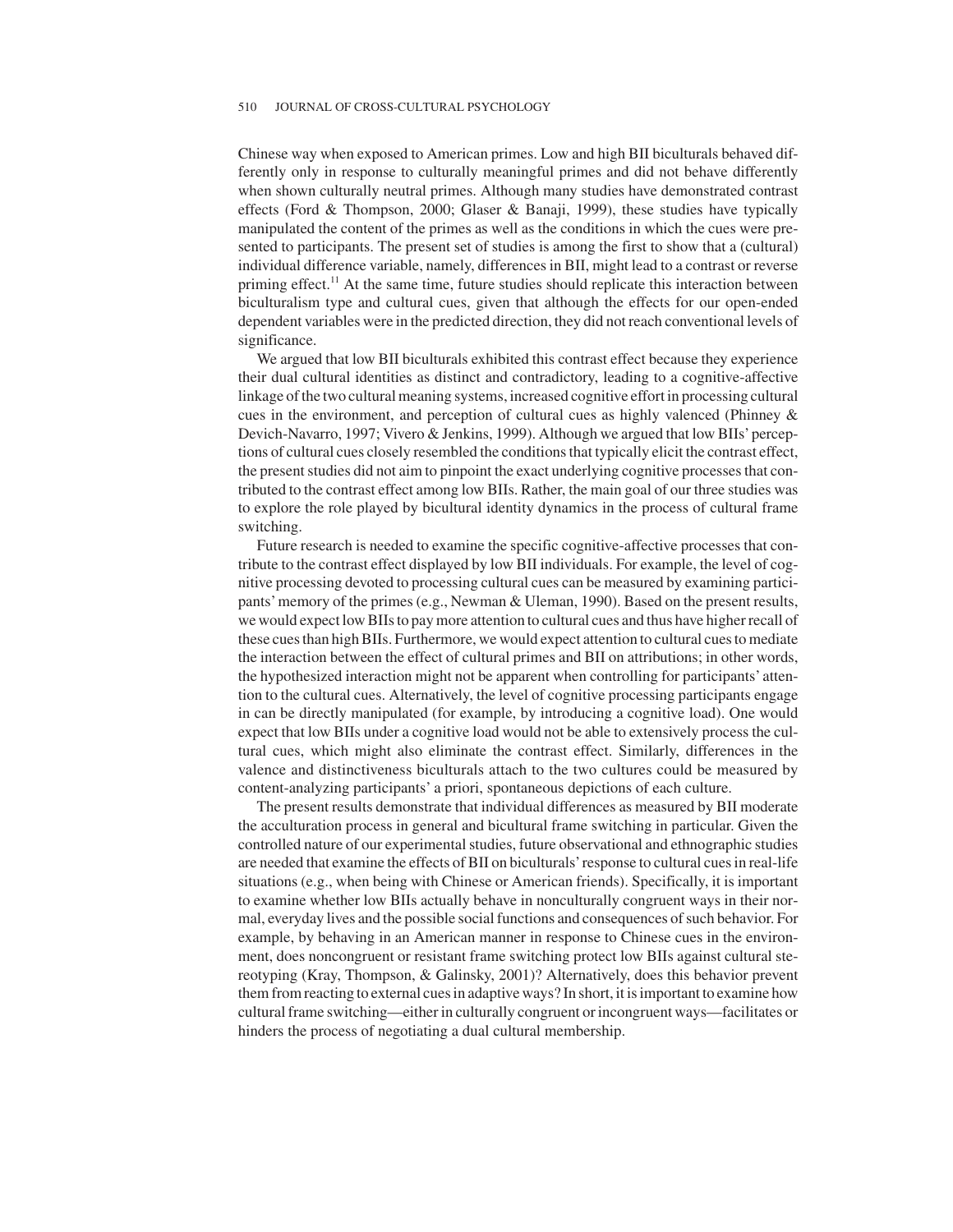Although our results emphasize how high and low BII's respond to cultural cues in different ways, we also found interesting similarities between individuals with high and low BII. For instance, although high and low BIIs differed in some cases in their levels of cultural competence (e.g., English and Chinese language usage and proficiency) and identification with Chinese and American cultures, they tended to have equal levels of cultural exposure (years lived in the United States and a Chinese country) and very similar acculturation attitudes (see Tables 1, 3, and 5).

Given the exploratory nature of the present studies, our preliminary single-item measure of BII, although useful in identifying variations of perceived opposition (vs. compatibility) between two cultures among biculturals, provides only a limited and perhaps unreliable assessment of the various psychological processes that may underlie BII. Specifically, our operationalization of BII mixes perceptions of cultural distance or compartmentalization (e.g., keeps American and Chinese cultures separate) with cultural conflict (e.g., feels conflicted about these two cultures). However, these two types of perceptions may be somewhat independent (Benet-Martínez & Haritatos, 2002). Questions also remain as to the unique role cultural distance and conflict may play in predicting cultural frame-switching behav- $\mathrm{in}^{12}$  Future work should examine to what extent BII, and its possible components, is related to (a) contextual factors, such as intercultural role, value conflict, and acculturation stressors (e.g., discrimination); (b) sociocognitive and personality variables, including cognitive styles (see Benet-Martínez & Haritatos, 2002); and (c) other cultural- and ethnic-related identity constructs such as those proposed by Hutnik (1991), Marcia (2002), and Tafjel and Turner (1979).

Future research should also examine the relationship between BII and psychological/ social adjustment, specifically bicultural competence (LaFromboise et al., 1993; Taylor, 1994). Indeed, researchers in clinical, educational, and counseling psychology have been increasingly interested in how the integration of different sets of cultural demands and interpersonal expectations among biculturals affect psychological well-being (LaFromboise et al., 1993). If, as we proposed, low BII biculturals perceive the demands from their different cultural environments to be largely oppositional, they may be more prone to the stresses that accompany the acculturation process (Inman, Ladany, Constantine, & Morano, 2001). Furthermore, if low BIIs consistently behave in a prime-resistant manner, they may receive negative feedback regarding the cultural appropriateness or adeptness of their behavior, which in turn accentuates their perceptions of the oppositional nature of their dual cultural worlds. Alternatively, we may find that the dissociation between mainstream and ethnic cultures characteristic of low BII biculturals is an adaptive strategy; by compartmentalizing different aspects of self-knowledge systems, individuals with low BII may be able to better protect their self-esteem and positive mood (Linville, 1985; Pelham & Swann, 1989; Showers, 1992).

Although the present studies focus on the effects of BII and cultural priming on attributional behaviors, we suspect that these findings can be replicated with other types of behaviors and processes that have been shown to differ across cultures. For instance, there is considerable research showing that people from East Asian and Western cultures differ in their conceptualizations of the self (Heine & Lehman, 1997; Markus & Kitayama, 1991). Indeed, recent research suggests that Chinese American biculturals emphasize collective duties in their spontaneous self-concepts when primed with East Asian cues and emphasize individual rights when primed with American cues (Hong et al., 2001). Thus, we would expect individual differences in BII to affect the self-concepts of biculturals as well. For example, high BIIs would show prime-consistent behaviors (emphasizing collective duties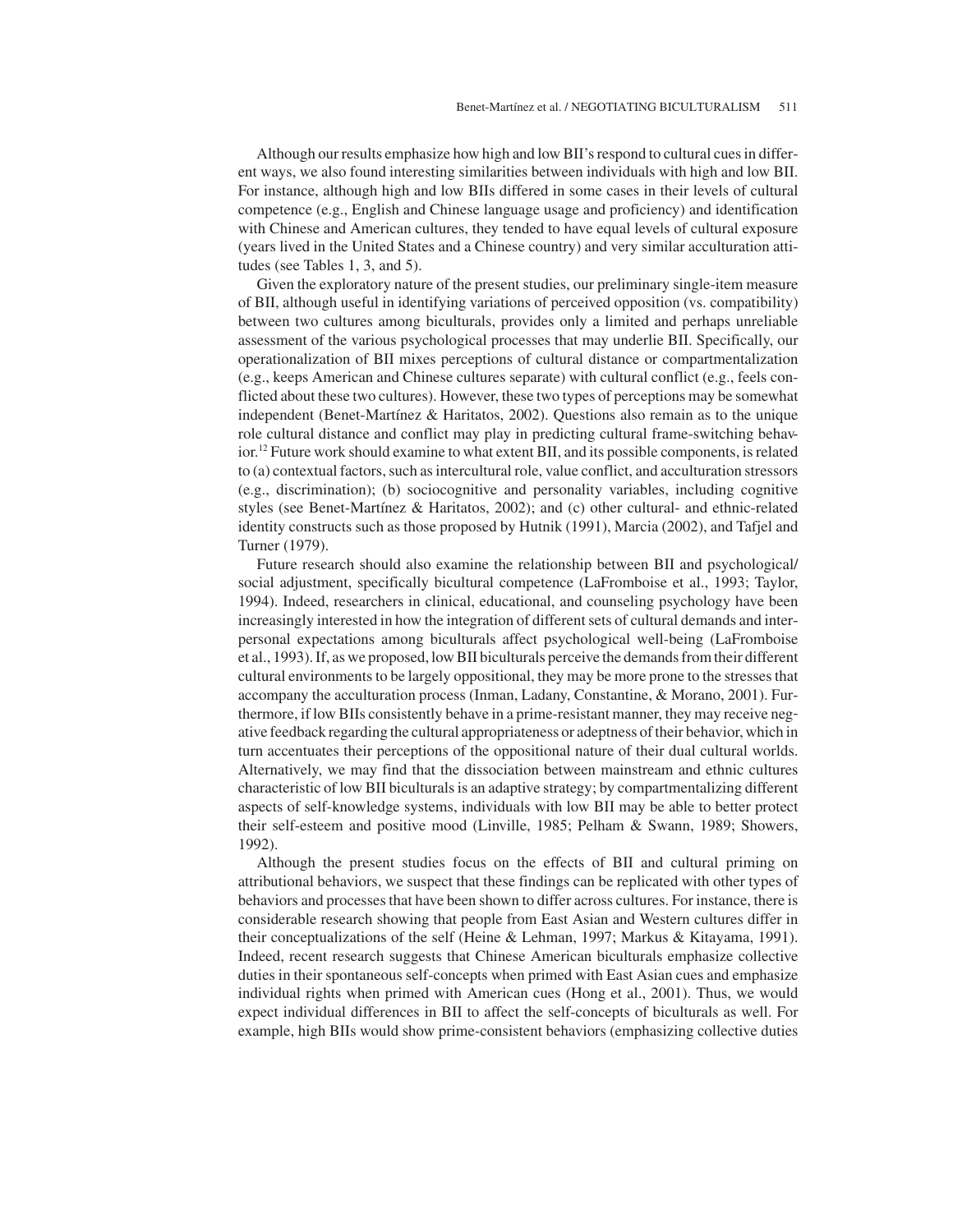when primed with Asian cues and emphasizing individual rights when primed with American cues), but low BIIs would show a reverse priming effect. Furthermore, the present study examined one group of biculturals—Chinese Americans. Clearly, there are many other groups of biculturals, and the current results should be replicated among other bicultural ethnic groups as well.

Although the present studies and Hong et al.'s (2000) work on cultural frame switching apply mainly to biculturals, monoculturals may also engage in frame-switching behaviors. Indeed, individuals have multiple, opposing identities across dimensions other than culture. For example, Shih, Pittinsky, and Ambady (1999) found that when given a gender prime, U.S.-born Asian women did more poorly on math tests, reflecting the common stereotype of women as being less proficient in math. However, when given a culture prime, they did better on math tests, reflecting the common stereotype of Asians as being more proficient in math. Similar to the immigrant Chinese American samples in the present studies, these Asian American women embodied multiple identities based on their gender and ethnic groups. It is possible that some Asian American women might see their ethnic and gender identities as compatible, whereas others perceive the two identities as oppositional. In this sense, biculturalism is not a phenomenon that is relevant only to immigrants or people with multiple ethnic identities. Gender and ethnicity aside, race, religion, occupation, political affiliation, sexual orientation, and peer group can all create important sources of social identity, and each can create oppositional demands that individuals have to negotiate and integrate in their socially categorized lives (Baumeister, 1999; Fordham & Ogbu, 1986; Kray et al., 2001).

The present article suggests several important implications for research and theory in cross-cultural psychology. First, individual differences in cultural identity are important for understanding the effects of culture on individual behaviors. Clearly, there are strong and compelling cross-cultural differences in meaning systems. Yet how these meaning systems are integrated, expressed, and used may vary greatly between individuals (Triandis, Leung, Villareal, & Clack, 1985). Indeed, this article demonstrates that individual differences such as degree of BII play a critical role in whether, how, and when cultural meaning systems are used in everyday life.

Second, a lot of cross-cultural research promotes an understanding of culture as a uniform and domain-general worldview. Individuals are categorized into one group or another, and one's membership in the group presumably does not change (see Wallace, 1961, for a classic discussion of this issue). In the present studies, we demonstrated that biculturals possess dual cultural perspectives, which can be "tried on" and applied at different situations and times. They are independent under some situations, and interdependent under other situations; they are individualistic at certain times and collectivistic at other times. Rather than an unmalleable characteristic, cultural meaning systems may be better conceived as a set of tools individuals have available to use in different situations according to their identity dynamics and situational relevance. This perspective creates a more dynamic view of how culture and mind are mutually constituted across and within national boundaries.

#### **NOTES**

1. Other constructs in the literature that capture elements similar or related to this continuum are fusion (Birman, 1994; Chuang, 1999), blendedness (Padilla, 1994; Phinney & Devich-Navarro, 1997), or bicultural competence (LaFromboise & Rowe, 1983) versus cultural homelessness (Vivero & Jenkins, 1999), alternating biculturalism (Phinney & Devich-Navarro, 1997), and oppositional identities (Ogbu, 1993).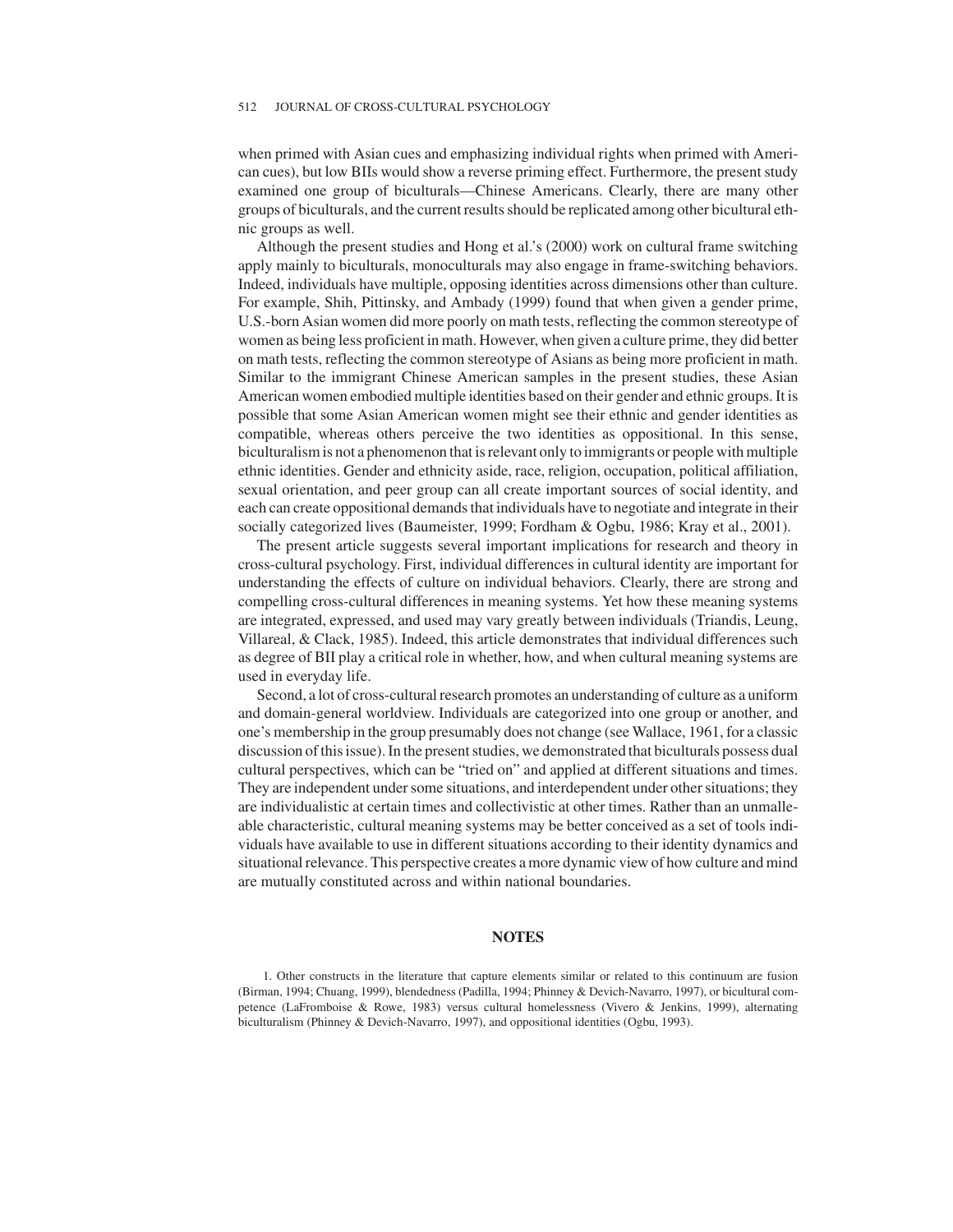2. Similar to past research on attributions (see Hong et al., 1997, 2000), internal and external attributions about the behavior of the single fish are conceptualized throughout our studies in terms of individual- versus group-based agency, respectively.

3. English and Chinese language proficiency and usage were measured separately using the following items: (a) language ability (e.g., rate your Chinese speaking ability), 1 item; (b) past and present language usage (e.g., how much do you use/have you used Chinese to speak with your parents?), 4 items; and (c) media exposure (e.g., how often do you read Chinese newspapers?), 2 items. The language-ability items were answered on 8-point scales ranging from 1 (*very little ability*) to 8 (*very high ability*); the rest of the items were answered on 8-point scales ranging from 1 (*almost never*) to 8 (*very often*).

4. For a subsequently developed multi-item measure of bicultural identity integration (BII), see Benet-Martínez and Haritatos (2002).

5. In a pilot study conducted prior to the present study, the above statements describing opposition between Chinese and American cultures were tested with other statements describing compatibility between the cultures. Ratings on these two sets of statements were highly and negatively correlated, indicating that measures of cultural opposition and compatibility were largely interchangeable. At the same time, statements describing opposition were normally distributed, whereas the statements describing compatibility were skewed to the right (this might have been caused by the higher social desirability of these statements). Thus, the statements describing opposition were used to measure BII in the present studies.

6. Identification with American or Chinese cultures is not identical to acculturation, a psychological construct that also encompasses cultural values and practices, types of relationships, and language. It is important to note that the present article focuses on biculturals'level of integration between cultural identities, and as such, we focus on identification rather than acculturation.

7. Despite its widespread use, Rosenthal and Rosnow (1992) argued that the traditional method of interpreting interaction effects using means is misleading (see also Levin & Marascuilo, 1972). Because the means include both main effects and an interaction (in a  $2 \times 2$  design), an experimenter can accurately understand the interaction only after removing the main effects from the means (and plotting these interaction residuals). For instance, a plot of the means from Study 1 seems to suggest that the cultural priming affected the attributions of only high BIIs (and in the hypothesized direction) when in fact, as the residual plot indicates, the priming also influenced the attributions of low BIIs but in the reverse direction (also supporting our hypothesis).

8. Given the acculturation differences between low and high BIIs reported in Table 1 for Chinese proficiency, English proficiency, and Chinese cultural identification, it is important to examine if these variables mediate our Bicultural Type  $\times$  Priming Condition interaction effects. Results from three separate  $2 \times 2$  ANCOVAS (Bicultural Type × Priming Condition), in which each of the previous acculturation variables was entered as a covariate, failed to support such mediational effects. We further tested the contrast that the interaction effect was driven primarily by a strong prime-consistent effect among the high BIIs and no priming effect among the low BIIs. The contrast was not significant,  $F(1, 61) = 1.92$ ,  $p = .17$ .

9. Intercorrelations for these four types of attributions are available from the authors upon request.

10. As we did in Study 1, we examined the possible mediational role of years lived in the United States and China, age of migration, English and Chinese language proficiency, and U.S. and Chinese cultural identification on our Bicultural Type × Priming Condition significant interaction effects. None of these variables significantly mediated the predicted interaction effect. We also tested the contrast that the interaction was driven primarily by a primeconsistent effect among high BIIs and no priming effect among low BIIs: The contrast effect for all four dependent variables was not significant (*p* > .15).

11. See Chiu, Morris, Hong, and Menon (2000) for an additional study in which an individual difference variable, need for closure (Kruglanski, 1989), moderates cultural effects.

12. Benet-Martínez and Haritatos's (2002) recent study shows that independently measured perceptions of cultural distance and conflict correlate .56 and .64 with the single-item measure of low versus high BII (Bicultural Identity Integration Scale–Pilot Version [BIIS-P]) used in the present study. Although these associations do not shed light on the issue of which components (conflict, distance, or both) are responsible for the contrast effects reported in the present study, they suggest that the BIIS-P measures variations in both components.

# **REFERENCES**

Antin, M. (1912). *The promised land*. New York: Penguin.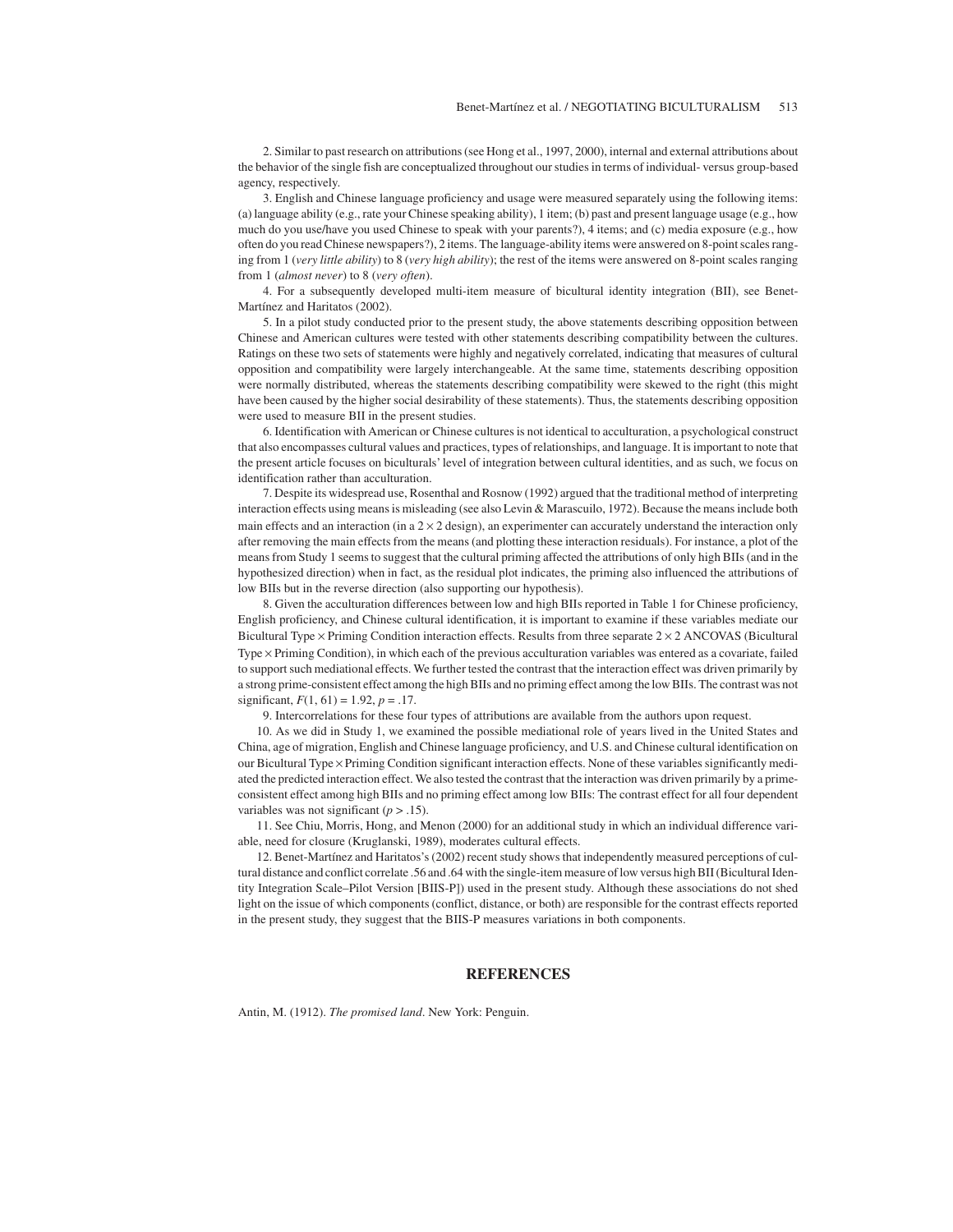- Baumeister, R. (1998). The self. In D. Gilbert, S. Fiske, & G. Lindzey (Eds.), *Handbook of social psychology* (Vol. 1, pp. 680-740). New York: McGraw-Hill.
- Benet-Martínez, V., & Haritatos, J. (2002). *Bicultural identity integration (BII): Components, dynamics, and sociopersonality correlates*. Unpublished manuscript, University of Michigan, Ann Arbor.
- Berry, J. (1990). *Psychology of acculturation*. Paper presented at the Nebraska Symposium on Motivation: Cross-Cultural Perspectives, Lincoln, NE.
- Berry, J., & Sam, D. (1996). Acculturation and adaptation. In J. Berry, M. Segall, & C. Kagitcibasi (Eds.), *Handbook of cross-cultural psychology: Social behavior and applications*(Vol. 3, pp. 291-325). Boston: Allyn & Bacon.
- Berry, J. W., Kim, U., Power, S., Young, M., & Bujaki, M. (1989). Acculturation attitudes in plural societies. *Applied Psychology: An International Review*, *38*, 185-206.
- Birman, D. (1994). Acculturation and human diversity in a multicultural society. In E. Trickett, R. Watts, & D. Birman (Eds.), *Human diversity: Perspective on people in context*(pp. 261-284). San Francisco: Jossey-Bass.
- Camilleri, C., & Malewska-Peyre, H. (1997). Socialization and identity strategies. In J. W. Berry, P. R. Dasen, & T. S. Saraswathi (Eds.), *Handbook of cross-cultural psychology: Vol. 2, Basic processes and human development* (pp. 41-67). Needham Heights, MA: Allyn & Bacon.
- Chavez, D. (1994). *Face of an angel*. New York: Farrar, Straus, and Giroux.
- Chiu, C., Morris, M. W., Hong, Y., & Menon, T. (2000). Motivated cultural cognition: The impact of implicit cultural theories on dispositional attribution varies as a function of need for closure. *Journal of Personality and Social Psychology*, *78*, 247-259.
- Choi, I., & Nisbett, R. (1998). Situational salience and cultural differences in the correspondence bias and actorobserver bias. *Personality and Social Psychology Bulletin*, *24*, 949-960.
- Chuang, Y. (1999). *Fusion: The primary model of bicultural competence and bicultural identity development in a Taiwanese-American family lineage*. Unpublished doctoral dissertation, Stanford University, Palo Alto, CA.
- D'Andrade, R. G. (1984). Cultural meaning systems. In R. A. Shweder & R. A. LeVine (Eds.), *Cultural theory: Essays on mind, self, and emotion* (pp. 88-119). Cambridge, UK: Cambridge University Press.
- Du Bois, W. E. B. (1990). *The souls of black folk*. New York: Vintage.
- Durczak, J. (1997). *Selves between cultures: Contemporary American bicultural autobiography*. San Francisco: International Scholars Publications.
- Ford, T. E., & Thompson, E. P. (2000). Preconscious and postconscious processes underlying construct accessibility effects: An extended search model. *Personality and Social Psychology Review*, *4*, 317-336.
- Fordham, S., & Ogbu, J. (1986). Black students'school success: Coping with the "burden of 'acting white.'" *The Urban Review*, *18*, 176-206.
- Geertz, C. (1973). *The interpretation of cultures*. New York: Basic Books.
- Gil, A. G., Vega, W. A., & Dimas, J. M. (1994). Acculturative stress and personal adjustment among Hispanic adolescent boys. *Journal of Community Psychology*, *22*, 43-54.
- Glaser, J., & Banaji, M. (1999). When fair is foul and foul is fair: Reverse priming in automatic evaluation. *Journal of Personality and Social Psychology*, *77*, 669-687.
- Gosling, S. D., Rentfrow, P. J., & Swann, W. B., Jr. (2001). *A five-item measure of the Big-Five personality domains*. Unpublished manuscript, University of Texas, Austin.
- Gurin, P., Hurtado, A., & Peng, T. (1994). Group contacts and ethnicity in the social identities of Mexicanos and Chicanos. *Personality and Social Psychology Bulletin*, *20*, 521-532.
- Heine, S. J., & Lehman, D. R. (1997). The cultural construction of self-enhancement: An examination of groupserving biases. *Journal of Personality and Social Psychology*, *72*, 1268-1283.
- Hong, Y. Y., Chiu, C. Y., & Kung, T. (1997). Bringing culture out in front: Effects of cultural meaning system activation on social cognition. In K. Leung, Y. Kashima, U. Kim, & S. Yamaguchi (Eds.), *Progress in Asian social psychology* (Vol. 1, pp. 135-146). Singapore: Wiley.
- Hong, Y. Y., Ip, G., Chiu, C. Y., Morris, M., & Menon, T. (2001). Cultural identity and dynamic construction of the self: Collective duties and individual rights in Chinese and American cultures. *Social Cognition*, *19*, 251-268.
- Hong, Y. Y., Morris, M., Chiu, C. Y., & Benet-Martínez, V. (2000). Multicultural minds: A dynamic constructivist approach to culture and cognition. *American Psychologist*, *55*, 709-720.
- Hutnik, N. (1991). *Ethnic minority identity: A social psychological perspective*. New York: Clarendon Press/ Oxford University Press.
- Inman, A. G., Ladany, N., Constantine, M. G., & Morano, C. K. (2001). Development and preliminary validation of the Cultural Values Conflict Scale for South Asian women. *Journal of Counseling Psychology*, *48*, 17-27.
- Kashima, Y. (2000). Conceptions of culture and person for psychology. *Journal of Cross-Cultural Psychology*, *31*, 14-32.
- Kibria, N. (2000). Race, ethnic options and ethnic binds: Identity negotiations of second-generation Chinese and Korean Americans. *Sociological Perspectives*, *43*, 77-95.
- Kitayama, S., Markus, H. R., Matsumoto, H., & Norasakkunkit, V. (1997). Individual and collective processes in the construction of the self: Self-enhancement in the United States and self-criticism in Japan. *Journal of Personality and Social Psychology*, *72*, 1245-1267.
- Kray, L. J., Thompson, L., & Galinsky, A. (2001). Battle of the sexes: Gender stereotype confirmation and reactance in negotiations. *Journal of Personality and Social Psychology*, *80*, 942-958.
- Kruglanski, A. W. (1989).*Lay epistemics and human knowledge:Cognition and motivational bases*. New York: Plenum.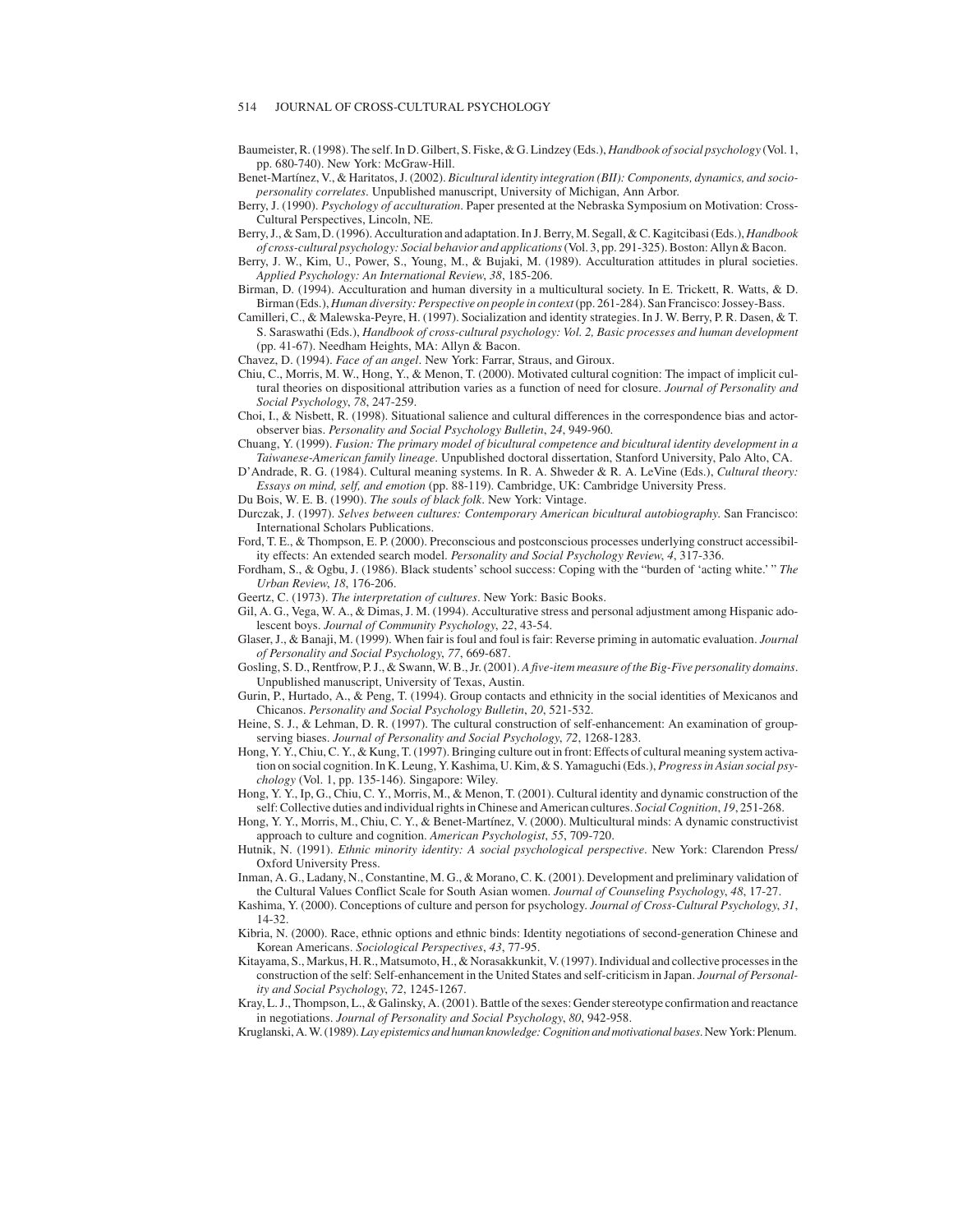- Krull, D. (1993). Does the grist change the mill? The effect of the perceiver's inferential goal on the process of social inference. *Personality and Social Psychology Bulletin*, *19*, 340-348.
- LaFromboise, T., Coleman, H., & Gerton, J. (1993). Psychological impact of biculturalism: Evidence and theory. *Psychological Bulletin*, *114*, 395-412.
- LaFromboise, T. D., & Rowe, W. (1983). Skills training for bicultural competence: Rationale and application. *Journal of Counseling Psychology*, *30*, 589-595.
- Laroche, M., Kim, C., Hui, M. K., & Joy, A. (1996). An empirical study of multidimensional ethnic change: The case of the French Canadians in Quebec. *Journal of Cross-Cultural Psychology*, *27*, 114-131.
- Laroche, M., Kim, C., Hui, M. K., & Tomiuk, M. A. (1998). Test of a nonlinear relationship between linguistic acculturation and ethnic identification. *Journal of Cross-Cultural Psychology*, *29*, 418-433.
- Lee, F., Hallahan, M., & Herzog, T. (1996). Explaining real life events: How culture and domain shape attributions. *Personality and Social Psychology Bulletin*, *22*, 732-741.
- Levin, J. R., & Marascuilo, L. A. (1972). Type IV errors and interactions. *Psychological Bulletin*, *78*, 368-374.
- Linville, P. W. (1985). Self-complexity and affective extremity: Don't put all your eggs in one cognitive basket. *Social Cognition*, *3*, 94-120.
- Lombardi, W., Higgins, E., & Bargh, J. (1987). The role of consciousness in priming effects on categorization: Assimilation versus contrast as a function of awareness of the priming task. *Personality and Social Psychology Bulletin*, *13*, 411-429.
- Marcia, J. E. (2002). Identity and psychosocial development in adulthood. *Identity*, *2*, 7-28.
- Markus, H., & Kitayama, S. (1991). Culture and the self: Implications for cognition, emotion, and motivation. *Psychological Review*, *98*, 224-253.
- Martin, L., Seta, J., & Crelia, R. (1990). Assimilation and contrast as a function of people's willingness and ability to expend effort on forming an impression. *Journal of Personality and Social Psychology*, *59*, 27-37.
- Mendoza-Denton, R., Shoda, Y., Ayduk, O., & Mischel, W. (1999). Applying cognitive-affective processing system (CAPS) theory to cultural differences in social behavior. In W. J. Lonner, D. L. Dinnel, D. K. Forgays, & S. A. Hayes (Eds.), *Merging past, present, and future in cross-cultural psychology: Selected proceedings of the 14th International Congress of the International Association for Cross-Cultural Psychology*. Lisse, the Netherlands: Swets and Zeitlinger.
- Menon, T., Morris, M., Chiu, C., & Hong, Y. Y. (1999). Culture and construal of agency: Attribution to individual versus group dispositions. *Journal of Personality and Social Psychology*, *76*, 701-717.
- Morris, M., & Peng, K. (1994). Culture and cause: American and Chinese attributions for social and physical events. *Journal of Personality and Social Psychology*, *67*, 949-971.
- Newman, L., & Uleman, J. (1990). Assimilation and contrast effects in spontaneous trait inference. *Personality and Social Psychology Bulletin*, *16*, 224-240.
- Norenzayan, A., & Nisbett, R. E. (2000). Culture and causal cognition. *Current Directions in Psychological Science*, *9*, 132-135.
- Ogbu, J. U. (1993). Differences in cultural frame of reference. *International Journal of Behavioral Development*, *16*, 483-506.
- Ogbu, J. U., & Matute-Bianchi, M. A. (1986). Understanding sociocultural factors: Knowledge, identity, and social adjustment. In California State Department of Education, Bilingual Education Office (Ed.), *Beyond language: Social and cultural factors in schooling* (pp. 73-142). Sacramento: California State University, Los Angeles, Evaluation, Dissemination and Assessment Center.
- O'Hearn, C. C. (1998). *Half and half: Writers on growing up biracial and bicultural*. New York: Pantheon.
- Oyserman, D., Sakamoto, I., & Lauffer, A. (1998). Cultural accommodation: Hybridity and the framing of social obligation. *Journal of Personality and Social Psychology*, *74*, 1606-1618.
- Padilla, A. M. (1994). Bicultural development: A theoretical and empirical examination. In R. G. Malgady & O. Rodgriguez (Eds.), *Theoretical and conceptual issues in Hispanic mental health* (pp. 20-51). Melbourne, FL: Robert E. Krieger.
- Pelham, B. W., & Swann, W. B. (1989). From self-conceptions to self-worth: On the sources and structure of global self-esteem. *Journal of Personality and Social Psychology*, *57*, 672-680.
- Phinney, J., & Devich-Navarro, M. (1997). Variations in bicultural identification among African American and Mexican American adolescents. *Journal of Research on Adolescence*, *7*, 3-32.
- Rhee, E., Uleman, J., Lee, H., & Roman, R. (1995). Spontaneous self-descriptions and ethnic identities in individualistic and collectivistic cultures. *Journal of Personality and Social Psychology*, *69*, 142-152.
- Robins, R. W., Hendin, H. M., & Trzesniewski, K. H. (2001). Measuring global self-esteem: Construct validation of a single-item measure and the Rosenberg Self-Esteem Scale.*Personality and Social Psychology Bulletin*, *27*, 151-161.
- Rosenthal, R., & Rosnow, R. (1992). *Essentials of behavioral research: Methods and data analysis*. New York: McGraw-Hill.
- Roth, P. (1969). *Portnoy's complaint*. New York: Random House.
- Rotheram-Borus, M. J. (1993). Biculturalism among adolescents. In M. E. Bernal & G. P. Knight (Eds.), *Ethnic identity: Formation and transmission among Hispanics and other minorities* (pp. 81-102). Albany: State University of New York Press.